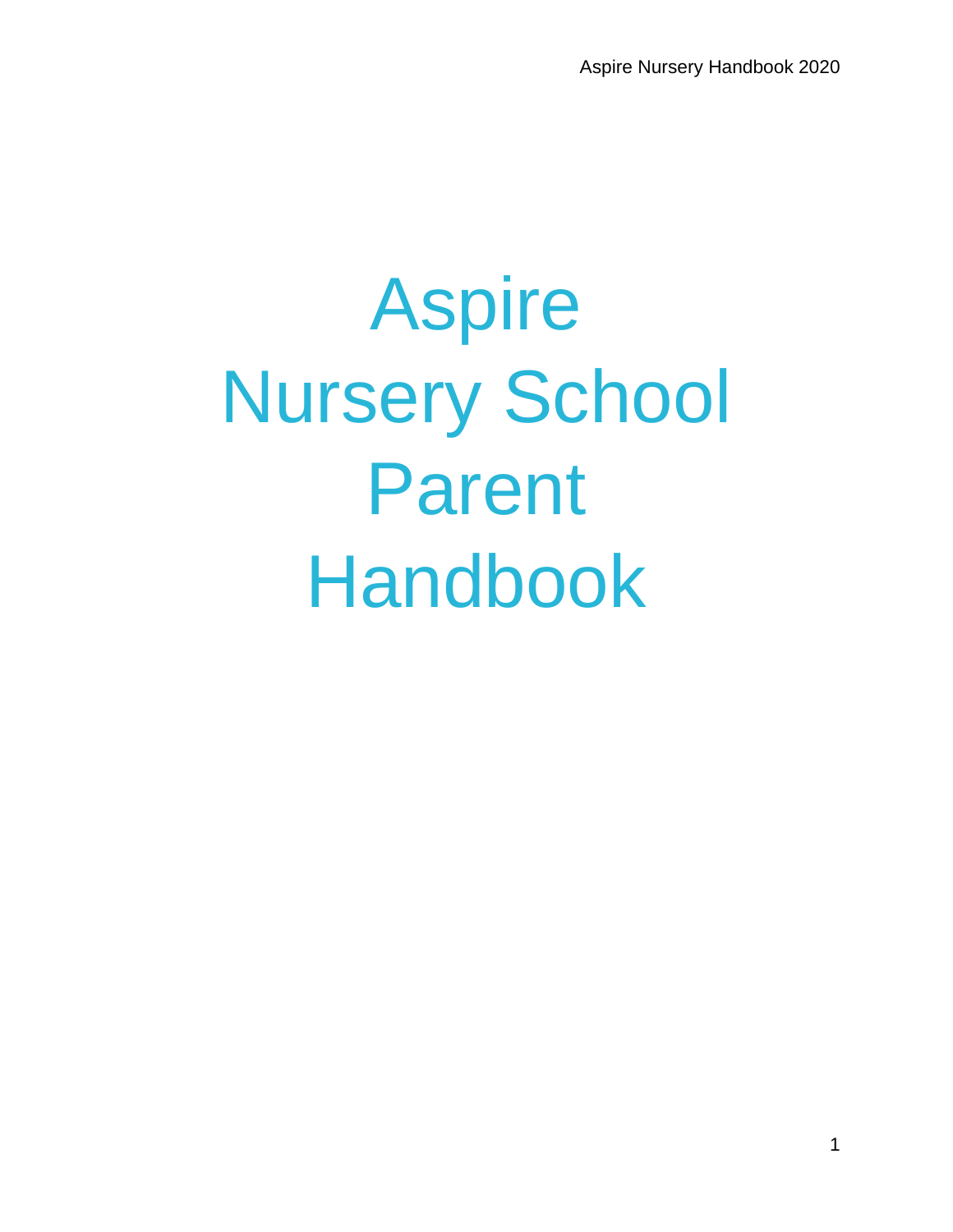### **Table of Contents**

- I. Welcome!
- II. Contact Information
- III. First Day of School Must Haves
- IV. Philosophy & Mission
- V. Sessions
- VI. Academic Calendar
- VII. Drop Off & Pick Up
- VIII. Tuition
- IX. Attendance
- X. Report Cards & Conferences
- XI. Medication & Sick Policy
- XII. Dress Code
- XIII. Backpacks
- XIV. Naptime
- XV. Food Policies
- XVI. Classroom Rules
- XVII. Behavior Management

### **Appendix**

- A. Policy on Confidentiality
- B. Policy on Reporting Child Abuse
- C. Policy on Accidents and Illness
- D. Emergency and Disaster Procedures
- E. Disruptive Adult Behavior
- F. Discrimination Policy
- G. Parent Responsibilities

### **Receipt of Parent Handbook Notice**

Fill out the receipt of notice and return it to Aspire Nursery School. This notice tells us that you have received the handbook and have reviewed its contents and understand the policies and procedures that are in place.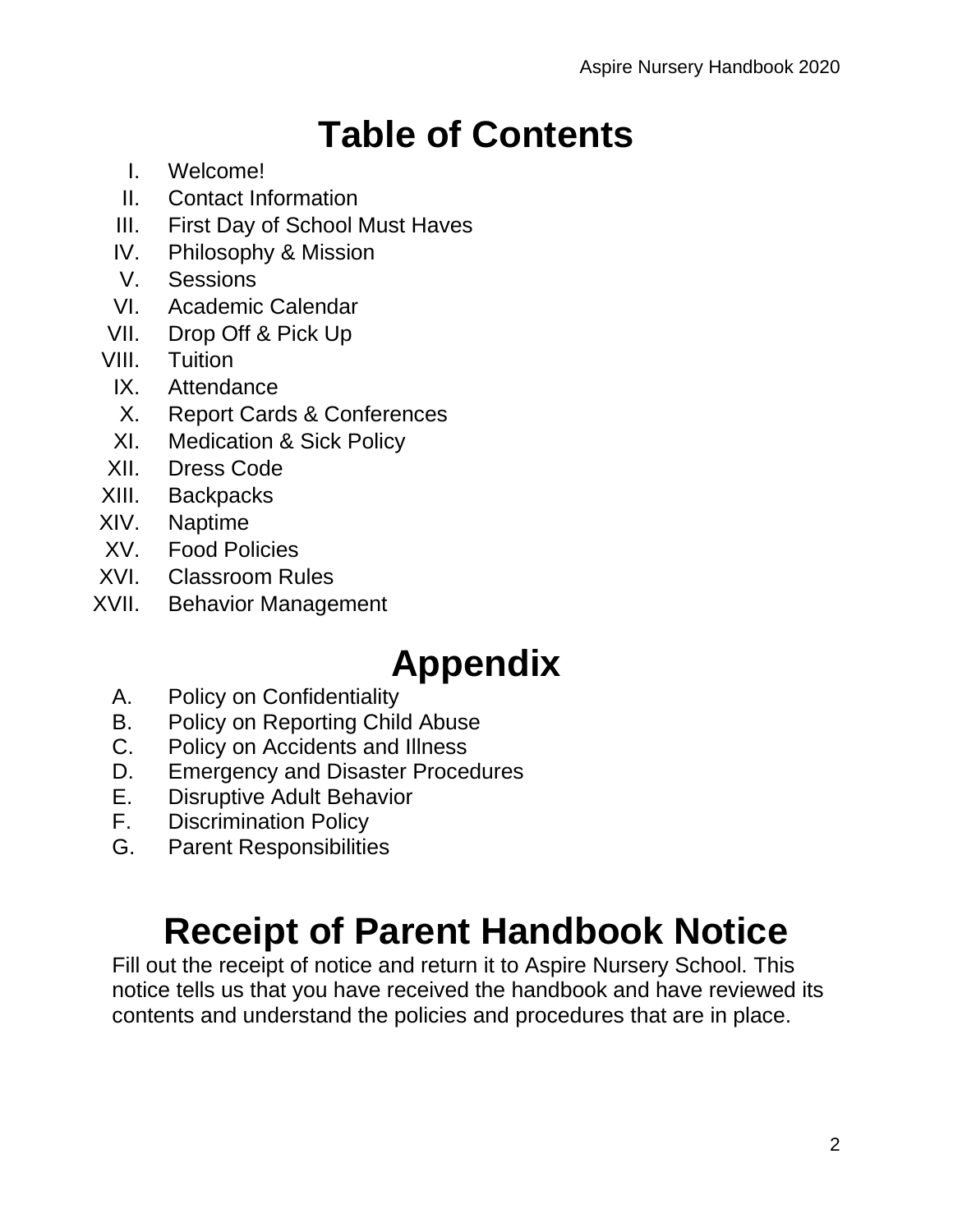Dear Preschool Families,

We are looking forward to working with you and your child this year and helping them achieve their fullest potential. Our days and weeks will be filled with many educational experiences and opportunities to learn and grow. We are so excited you will be part of our school family this year!

We believe that a good teacher-parent relationship is necessary for a successful year. Throughout the year, we will communicate with you through notes, telephone calls, e-mail, report cards, the Remind app, and parent teacher conferences.

If you have any questions, you can contact the school at: 412- 867-5035.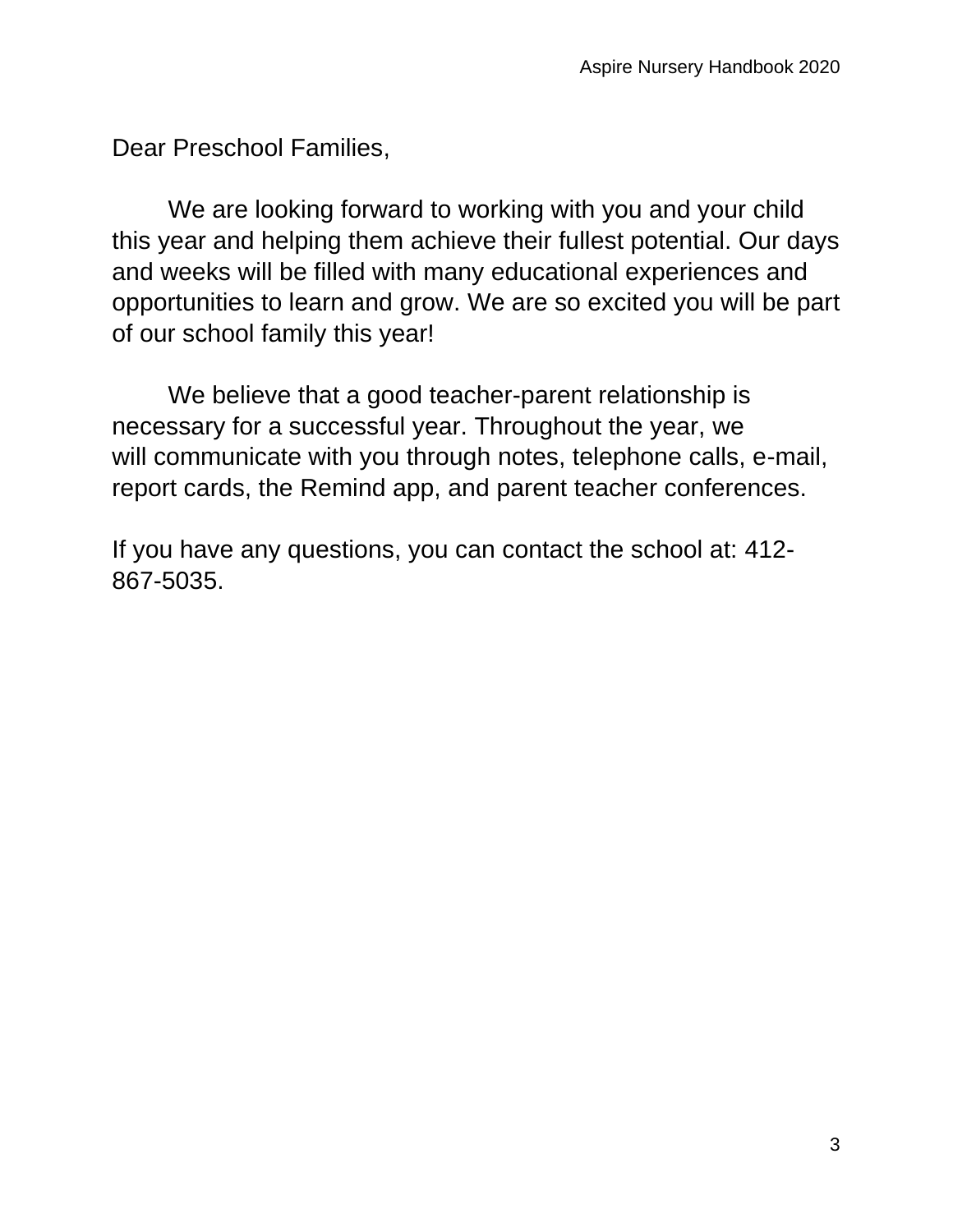#### **Contact Information:**

- School Phone: (412) 867-5035
- Teacher e-mails: Miss Sarah - sbacon@aspirenurseryschool.com Miss Jess - jschwarz@aspirenurseryschool.com

Teachers are available after school from  $2:30$  PM – 3:00 PM to meet in person or take calls.

After hour pre-arranged phone calls can easily be scheduled by contacting the classroom teacher

Parents are welcome to schedule conference time with their student's teacher via email or phone call.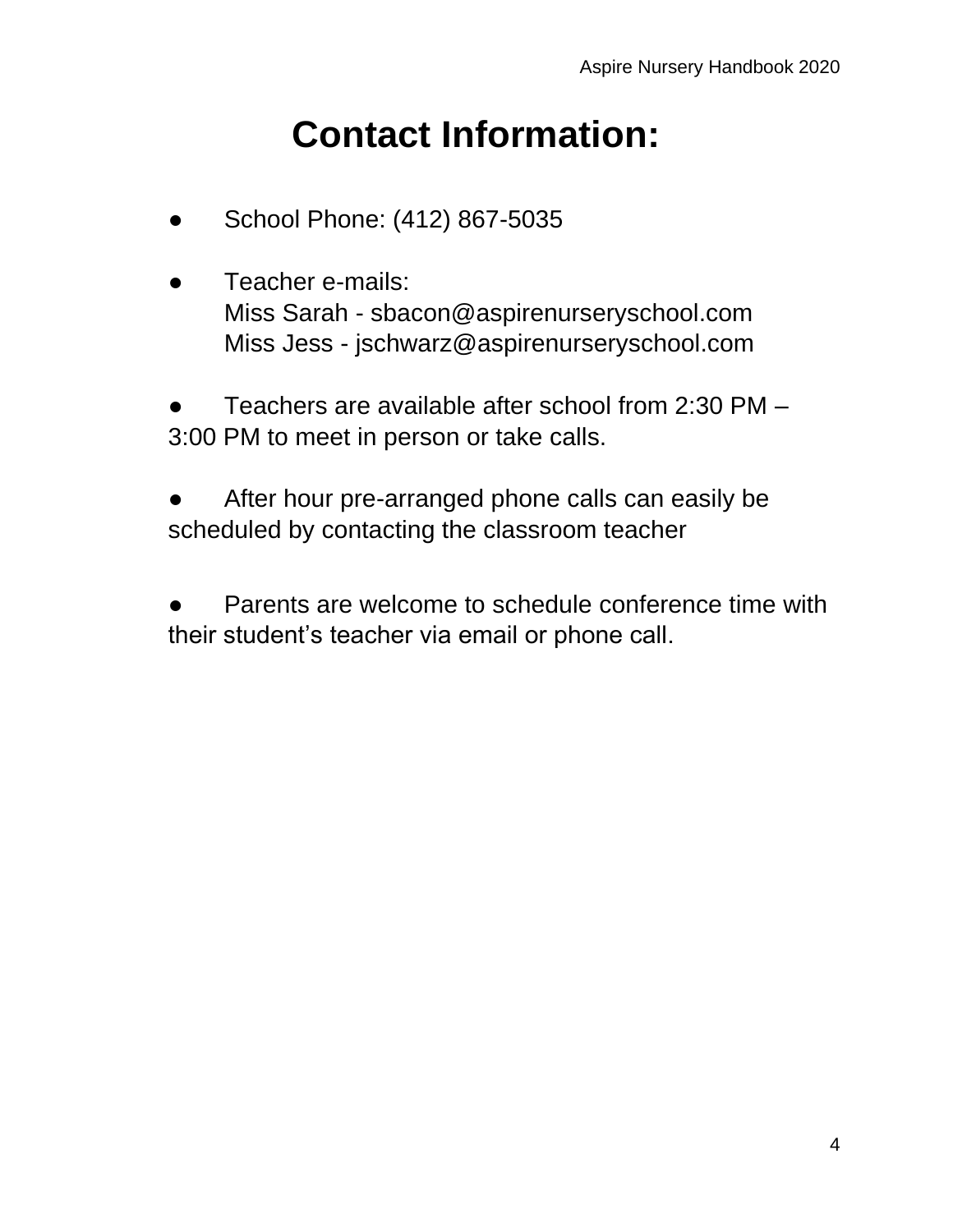### **Are you ready for the first day of school?**

Please ensure your child has the following:

- A backpack large enough to hold a folder and all your fun projects (no backpacks with wheels, please.)
- Extra change of clothes (labeled with child's name)
- Diapers / Pullups / Underwear
- Wipes (this is a great help to have when cleaning little hands after art projects)
- Folder
- Small blanket and pillow for rest time
- Lunch box or lunch bag with child's name on the outside (Please do not simply place your child's food containers in their backpack, make sure it is in a lunch box or lunch bag)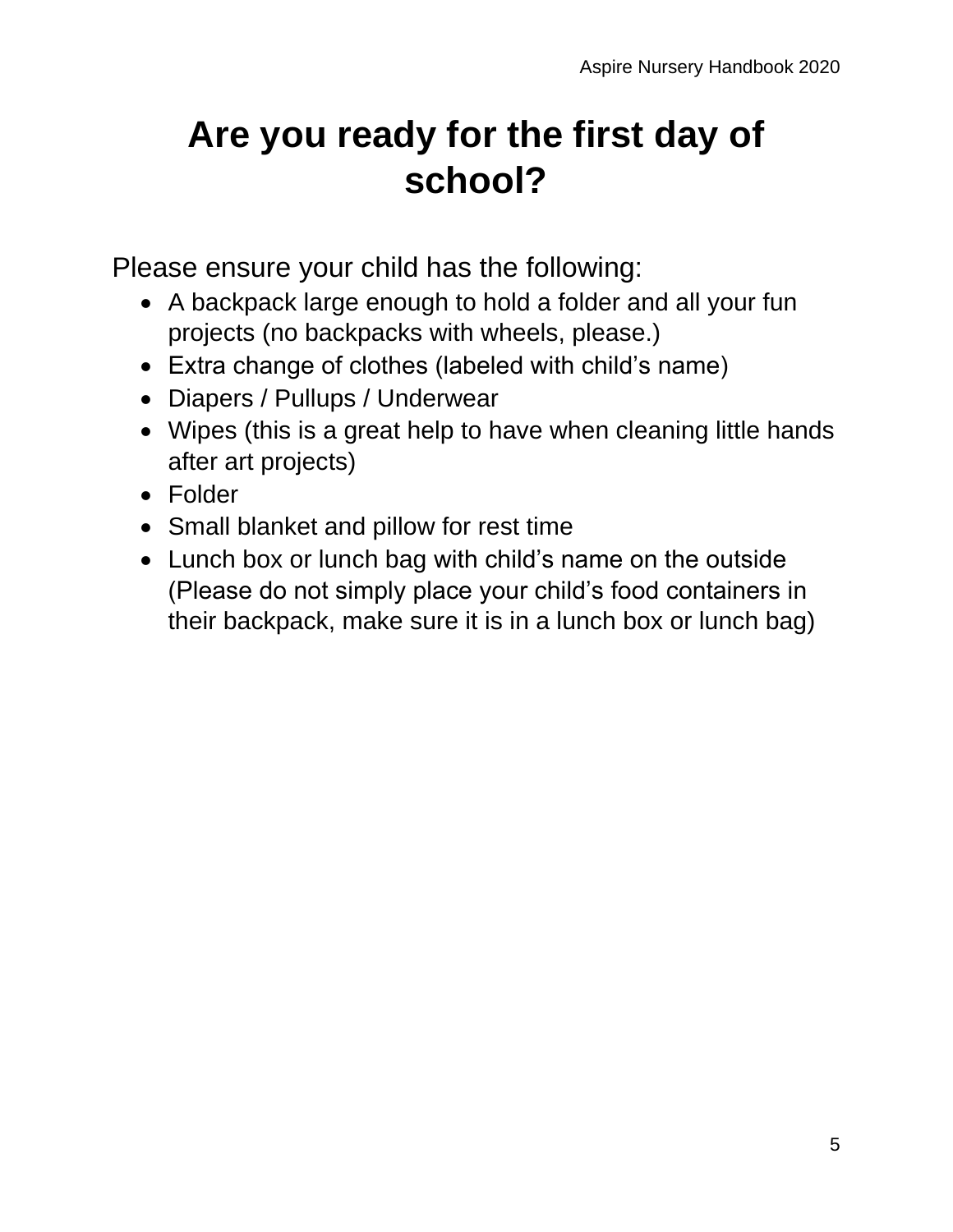#### **Philosophy & Mission:**

It is the philosophy of Aspire Nursery School that children are encouraged to learn and grow by providing a foundation of developmentally appropriate experiences where all children can succeed in a safe and nurturing environment.

We believe that each child is a unique individual and that all children can learn. Our preschool programs provide inclusive settings which recognize children's varied abilities, interests, needs, and learning styles.

We believe children learn best through meaningful play. Our play-based, child centered program reflects the integration of physical, cognitive, social, emotional, language, self-help and aesthetic areas for the total development of the child. Meaningful play encourages curiosity, discovery and problem solving which allows individual growth and development of a positive self-image.

We recognize that parents are the child's first teachers. Children learn best when parents are involved in their educational program. The primary bridge between home and school is the involvement of family and community.

Our mission at Aspire Nursery School is to provide exceptional learning opportunities for children with varied abilities in a caring and supportive environment. Each child will gain the confidence needed for educational success. Our core belief is that every child's fullest potential deserves the opportunity to be realized.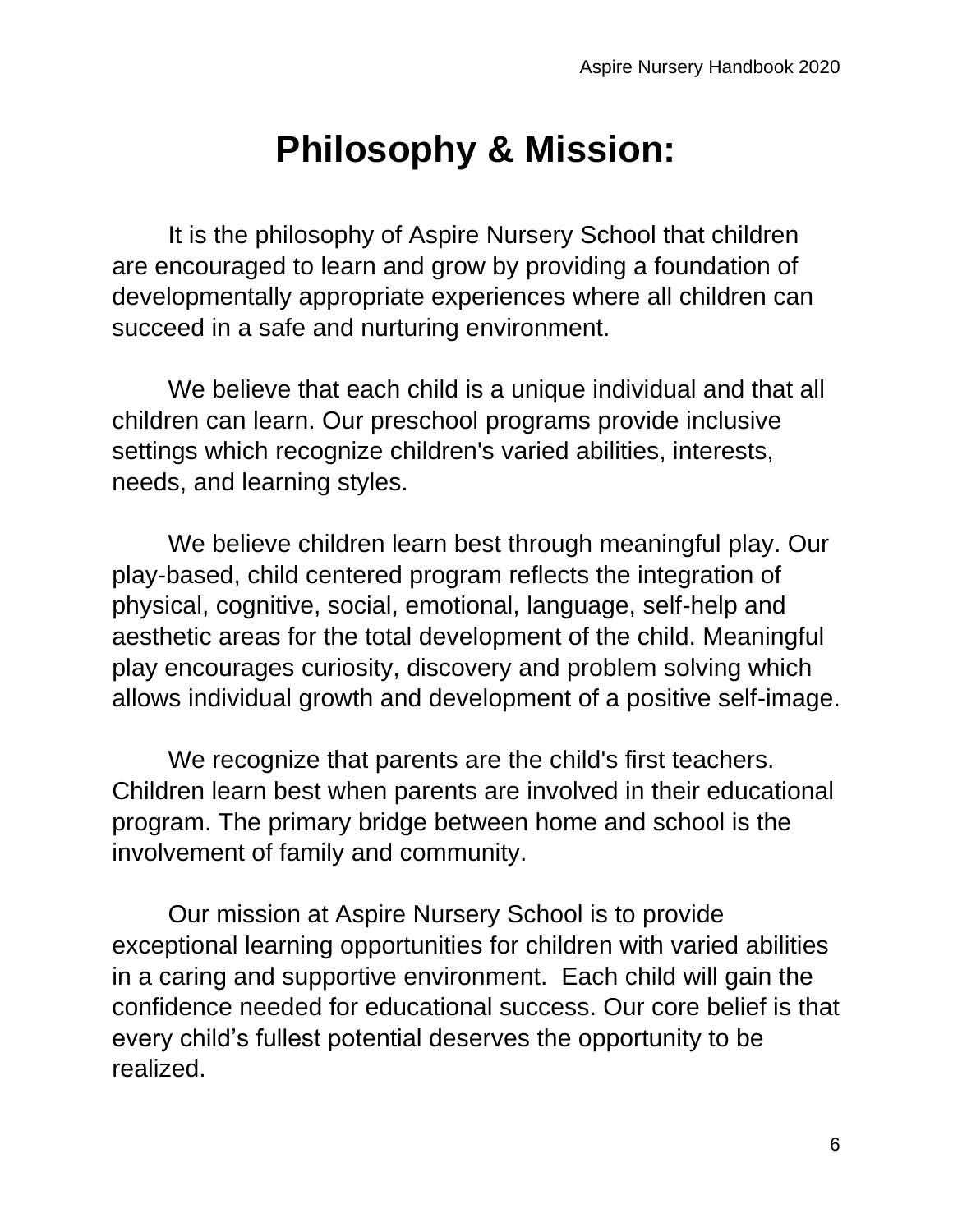### **Curriculum:**

Aspire Nursery School uses a collection of resources that provide a high-quality learning environment. This curriculum is approved by the Pennsylvania Department of Education and aligns with Pennsylvania's early learning standards. The curriculum (is):

- Real to the student
- Coherent to the student
- Concept-based
- Calls on students to use what they learn in interesting and important ways
- Involves the student in setting goals for their learning and assessing progress toward those goals
- Clearly focused on essential understandings and skills of the discipline that a professional would value
- Mentally and effectively engaging to the learner
- Provides guided choices
- Allows meaningful collaboration
- Focuses on products that matter to students
- Differentiated based on student needs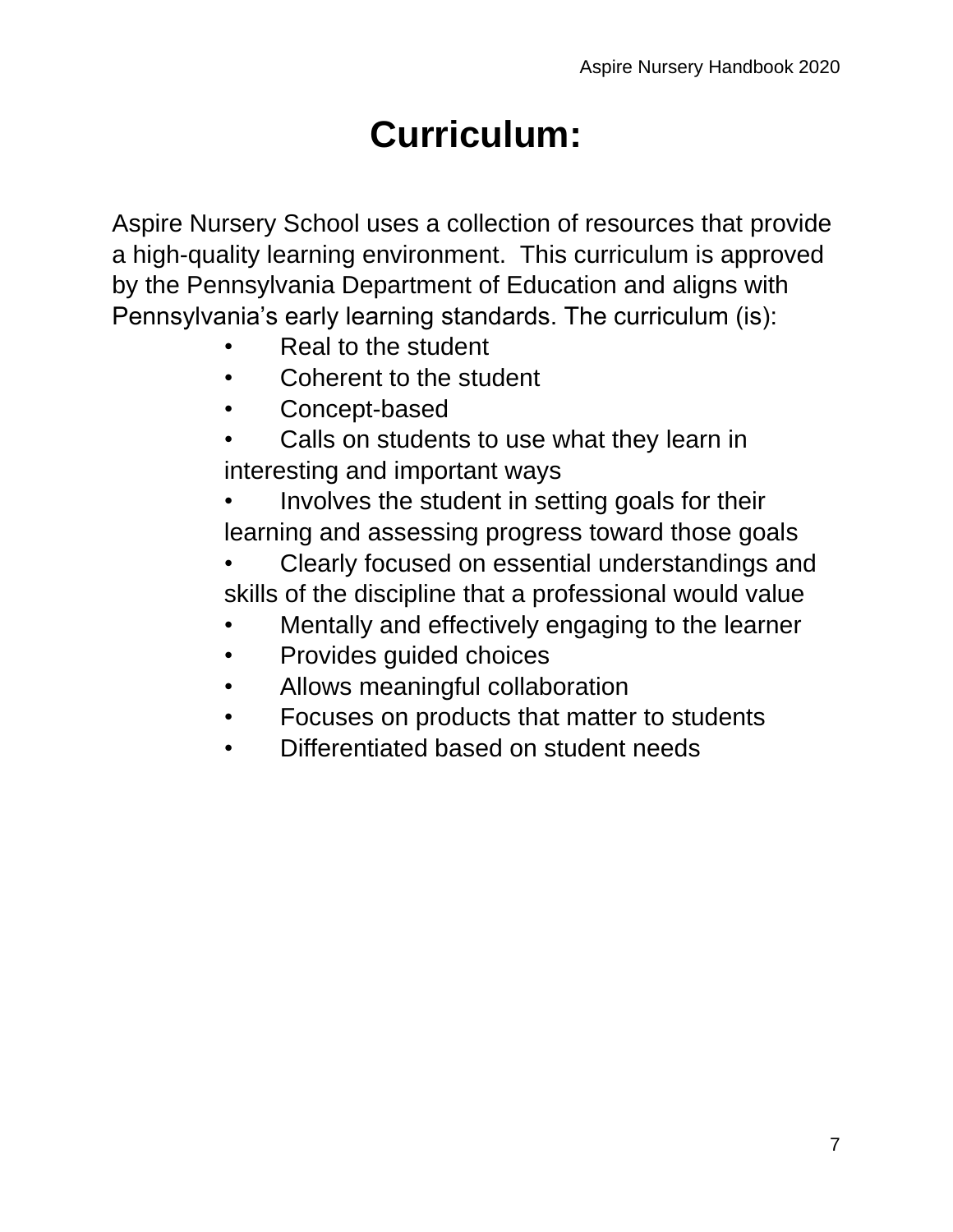#### **Schedule:**

- **- Breakfast:** Providing opportunities to practice self-help skills and social skills. Children are sitting, eating, sharing, taking turns, asking, and answering appropriately, talking with peers and teachers, and cleaning up after themselves.
- **- Free Play:** The entire class is open, and children choose the areas of play. This choice play time is important for young children to explore, experiment, and use their imagination. During free play time, children practice their skills at their own pace and learn how to play with others. Teachers facilitate as needed by modeling appropriate language and behavior.
- **- Circle:** Circle time is organized around set of daily routines. It may include songs, stories, circle time helper, checking the weather, checking the calendar, group games, or talking time. During circle time, children learn to pay attention, follow directions, wait for turns, take turns, share ideas, ask, and answer questions appropriately.
- **- Brain Break:** Gross motor movement break to allow kids to reenergize, refocus and give their brains a boost.
- **- Story time:** Interactive stories where children participate in reading comprehension, language building, story sequencing and building/connecting ideas and experiences.
- **- Large and Small Group Instruction:** Activities/lessons based on weekly themes and story time which provide opportunities to build on pre – k concepts in all areas of development. Areas in the classroom are set up to reflect various developmental skill areas. These areas include art, sensory, manipulatives, sorting, matching, fine motor, pre-writing, and early math skills. Each area is facilitated by teachers to help children practice their skills.
- **- Lunch:** Providing opportunities to practice self-help skills and social skills. Children are sitting, eating, sharing, taking turns, asking, and answering appropriately, talking with peers and teachers, and cleaning up after themselves.
- **- Rest Time**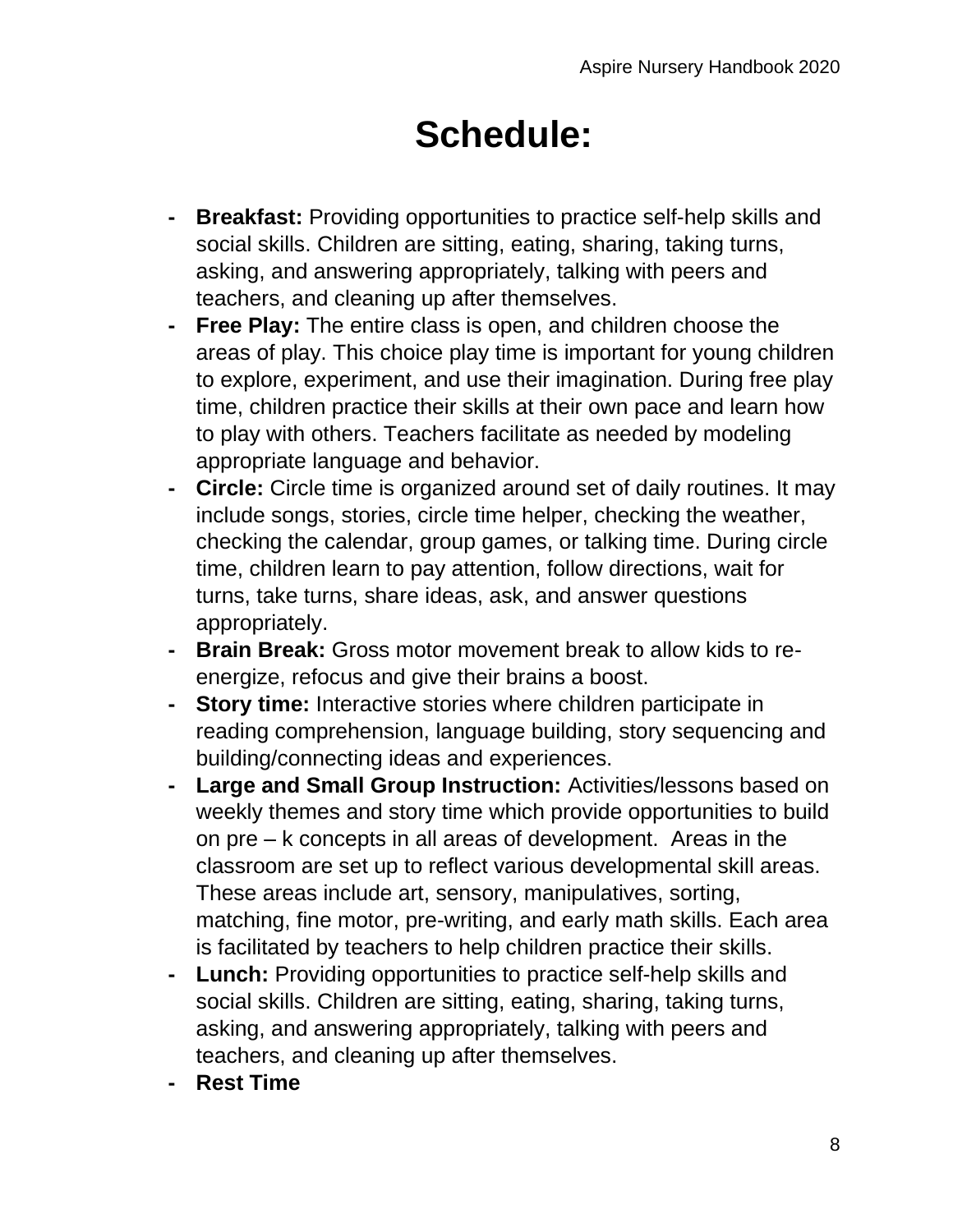- **- Specials:** Specials, such as, music, yoga, gross motor-controlled activities, art, and recess will be provided for students to practice coordination, fine – motor skills and step commands.
- **- Snack:** Providing opportunities to practice self-help skills and social skills. Children are sitting, eating, sharing, taking turns, asking, and answering appropriately, talking with peers and teachers, and cleaning up after themselves.
- **- Dismissal**

Your child will have a daily log, important forms/newsletters, homework packets and artwork, weekly so please check folders daily!

#### **Remote Learning Schedule:**

In the event of a government mandated school closure, remote learning will take place of in – person instruction. Our tentative schedule will include:

- Circle time
- Story time
- Lessons pertaining to weekly themes
- Independent work times
- Carry over parent quidance

Weekly homework packets and online learning opportunities will be provided throughout the week. Per the tuition agreement, families will continue to pay in order to receive remote learning services. If the tuition agreement is broken, it is assumed that you will be unenrolling your child from our preschool program and your spot will be unavailable once schools reopen.

**Please know that the remote learning schedule only pertains to government mandated closures and is not applicable to snow days or utility service outages.**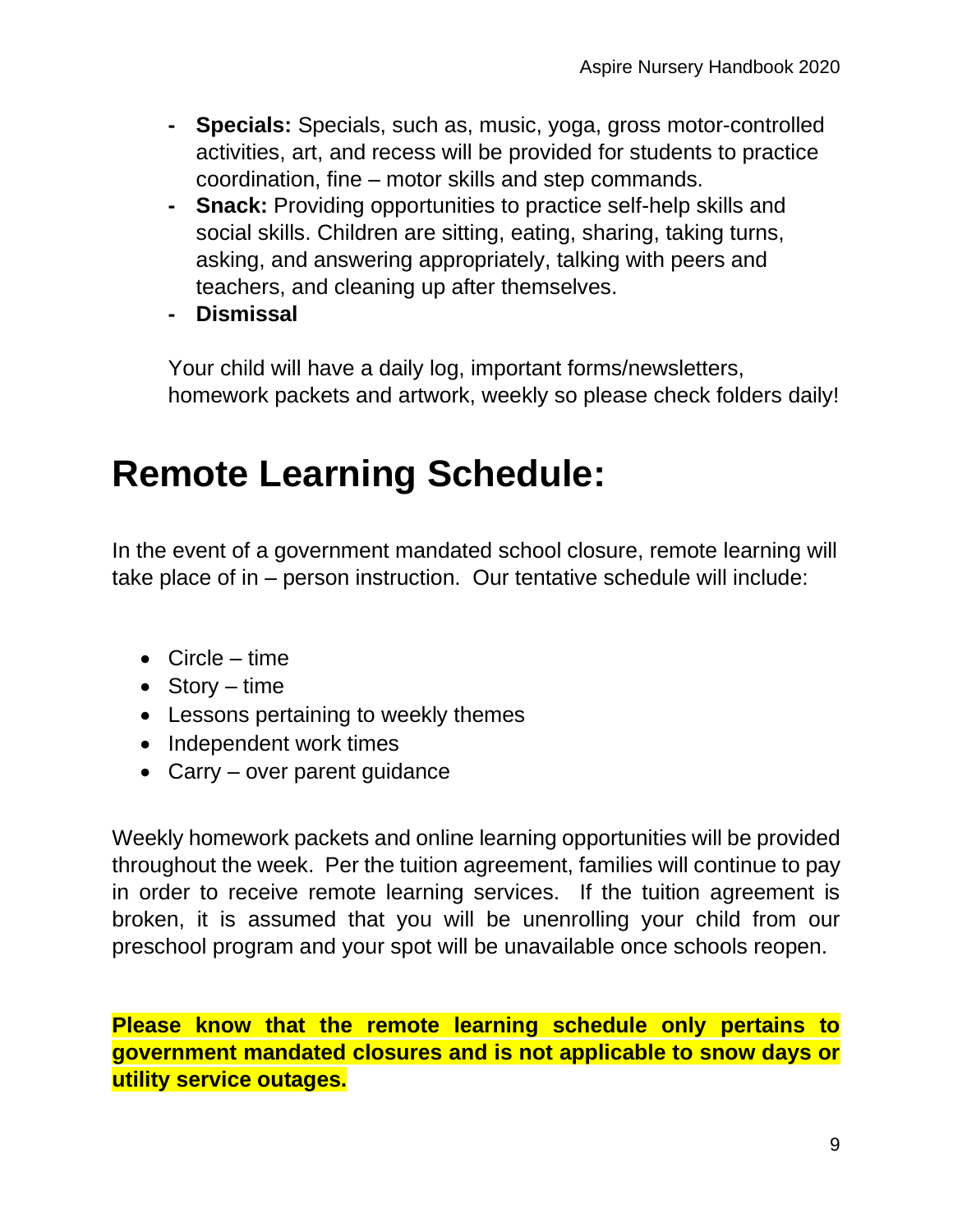#### **Sessions:**

Aspire offers 3 sessions of Preschool

- 4 ½ Days (3-5 Year-olds)
	- o Monday through Thursday 8:30am-2:30pm
	- o Friday 8:30am-12:00pm
- 3 Days (3-5 Year-olds)
	- o Monday through Wednesday 8:30am-2:30pm
- 2 Days (3-5 Year-olds)
	- o Thursday through Friday 8:30am-2:30pm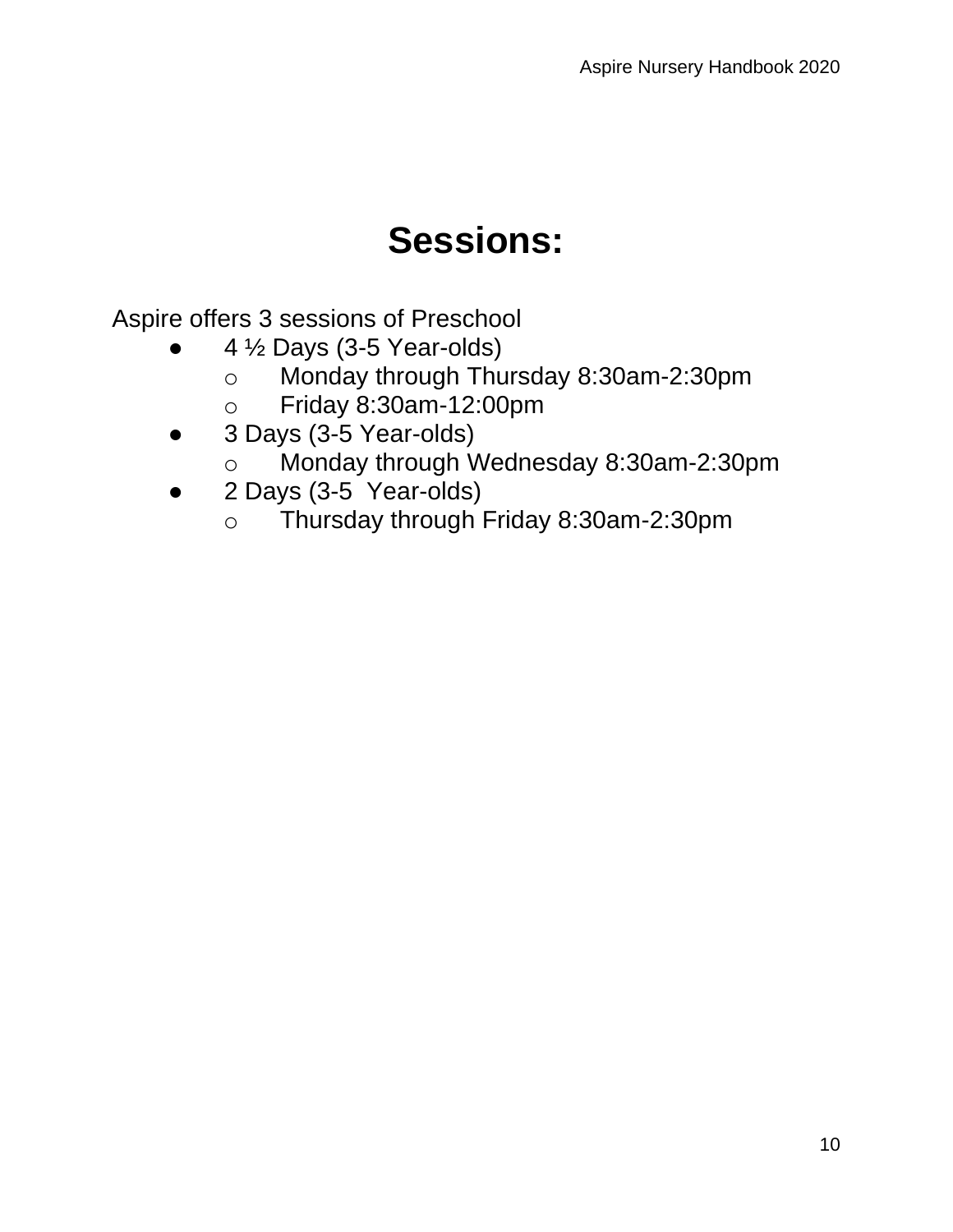#### **Academic Calendar:**

## Aspire Nursery School<br>2020-2021 School Calendar

| September '20 |    |    |    |    |    |    |  |
|---------------|----|----|----|----|----|----|--|
| Su            | M  | Tυ | W  | Th | F  | S  |  |
|               |    |    | 2  | 3  | 4  | 5  |  |
| 6             | 7  | 8  | 9  | 10 | 11 | 12 |  |
| 13            | 14 | 15 | 16 | 17 | 18 | 19 |  |
| 20            | 21 | 22 | 23 | 24 | 25 | 26 |  |
| 27            | 28 | 29 | 30 |    |    |    |  |
|               |    |    |    |    |    |    |  |

| October '20 |    |    |    |    |    |    |  |
|-------------|----|----|----|----|----|----|--|
| Su          | M  | Tυ | W  | Th | F  | S  |  |
|             |    |    |    |    | 2  | 3  |  |
| 4           | 5  |    | 7  | 8  | 9  | 10 |  |
|             | 12 | 13 | 14 | 15 | 16 | 17 |  |
| 18          | 19 | 20 | 21 | 22 | 23 | 24 |  |
| 25          | 26 | 27 | 28 | 29 | 30 | 31 |  |
|             |    |    |    |    |    |    |  |

|    | November 20 |    |    |    |    |    |  |  |  |
|----|-------------|----|----|----|----|----|--|--|--|
| Su | M           | Tυ | W  | Th | F  | S  |  |  |  |
|    | 2           | з  | 4  | 5  | 6  |    |  |  |  |
| 8  | 9           | 10 | 11 | 12 | 13 | 14 |  |  |  |
| 15 | 16          | 17 | 18 | 19 | 20 | 21 |  |  |  |
| 22 | 23          | 24 | 25 | 26 | 27 | 28 |  |  |  |
| 29 | 30          |    |    |    |    |    |  |  |  |
|    |             |    |    |    |    |    |  |  |  |

| December '20 |    |     |    |    |    |    |  |
|--------------|----|-----|----|----|----|----|--|
| Su           | M  | Tu  | W  | Th | F  | S  |  |
|              |    |     | 2  | 3  |    | 5  |  |
| 6            | 7  | 8   | 9  | 10 |    | 12 |  |
| 13           | 14 | 15  | 16 | 17 | 18 | 19 |  |
| 20           | 21 | 22. | 23 | 24 | 25 | 26 |  |
| 27           | 28 | 29  | 30 | 31 |    |    |  |
|              |    |     |    |    |    |    |  |

| January '21 |    |                    |    |    |    |    |  |
|-------------|----|--------------------|----|----|----|----|--|
| <b>Su</b>   | M  | W<br>F<br>Tu<br>Th |    |    |    |    |  |
|             |    |                    |    |    |    | 2  |  |
| 3           | 4  | 5                  | 6  | 7  | 8  | 9  |  |
| 10          |    | 12                 | 13 | 14 | 15 | 16 |  |
| 17          | 18 | 19                 | 20 | 21 | 22 | 23 |  |
| 24          | 25 | 26                 | 27 | 28 | 29 | 30 |  |
| 31          |    |                    |    |    |    |    |  |

| February '21 |    |    |    |    |    |    |  |  |
|--------------|----|----|----|----|----|----|--|--|
| Su           | M  | Τw | W  | Th | F  | S  |  |  |
|              |    | 2  | 3  | 4  | 5  | 6  |  |  |
| 7            | 8  | 9  | 10 |    | 12 | 13 |  |  |
| 14           | 15 | 16 | 17 | 18 | 19 | 20 |  |  |
| 21           | 22 | 23 | 24 | 25 | 26 | 27 |  |  |
| 28           |    |    |    |    |    |    |  |  |
|              |    |    |    |    |    |    |  |  |

| March '21 |    |    |    |    |    |    |  |
|-----------|----|----|----|----|----|----|--|
| Su        | M  | Īυ | W  | Th | F  | S  |  |
|           |    | 2  | 3  | 4  | 5  | 6  |  |
| 7         | 8  | 9  | 10 |    | 12 | 13 |  |
| 14        | 15 | 16 | 17 | 18 | 19 | 20 |  |
| 21        | 22 | 23 | 24 | 25 | 26 | 27 |  |
| 28        | 29 | 30 | 31 |    |    |    |  |
|           |    |    |    |    |    |    |  |

| April '21 |    |    |    |    |    |    |  |
|-----------|----|----|----|----|----|----|--|
| Su        | M  | Tυ | W  | Th | F  | S  |  |
|           |    |    |    |    | 2  | 3  |  |
| 4         | 5  | ó  | 7  | 8  | 9  | 10 |  |
| 11        | 12 | 13 | 14 | 15 | 16 | 17 |  |
| 18        | 19 | 20 | 21 | 22 | 23 | 24 |  |
| 25        | 26 | 27 | 28 | 29 | 30 |    |  |
|           |    |    |    |    |    |    |  |

| May '21 |    |    |    |    |    |                 |  |
|---------|----|----|----|----|----|-----------------|--|
| Su      | M  | Τw | W  | Th | F  | S               |  |
|         |    |    |    |    |    |                 |  |
| 2       | 3  | 4  | 5  | 6  | v, | 8               |  |
| ģ       | 10 |    | 12 | 13 | 14 | $\overline{15}$ |  |
| 16      | 17 | 18 | 19 | 20 | 21 | 22              |  |
| 23      | 24 | 25 | 26 | 27 | 28 | 29              |  |
| 30      | 31 |    |    |    |    |                 |  |



**Half Day** 



First and Last Day of School



No School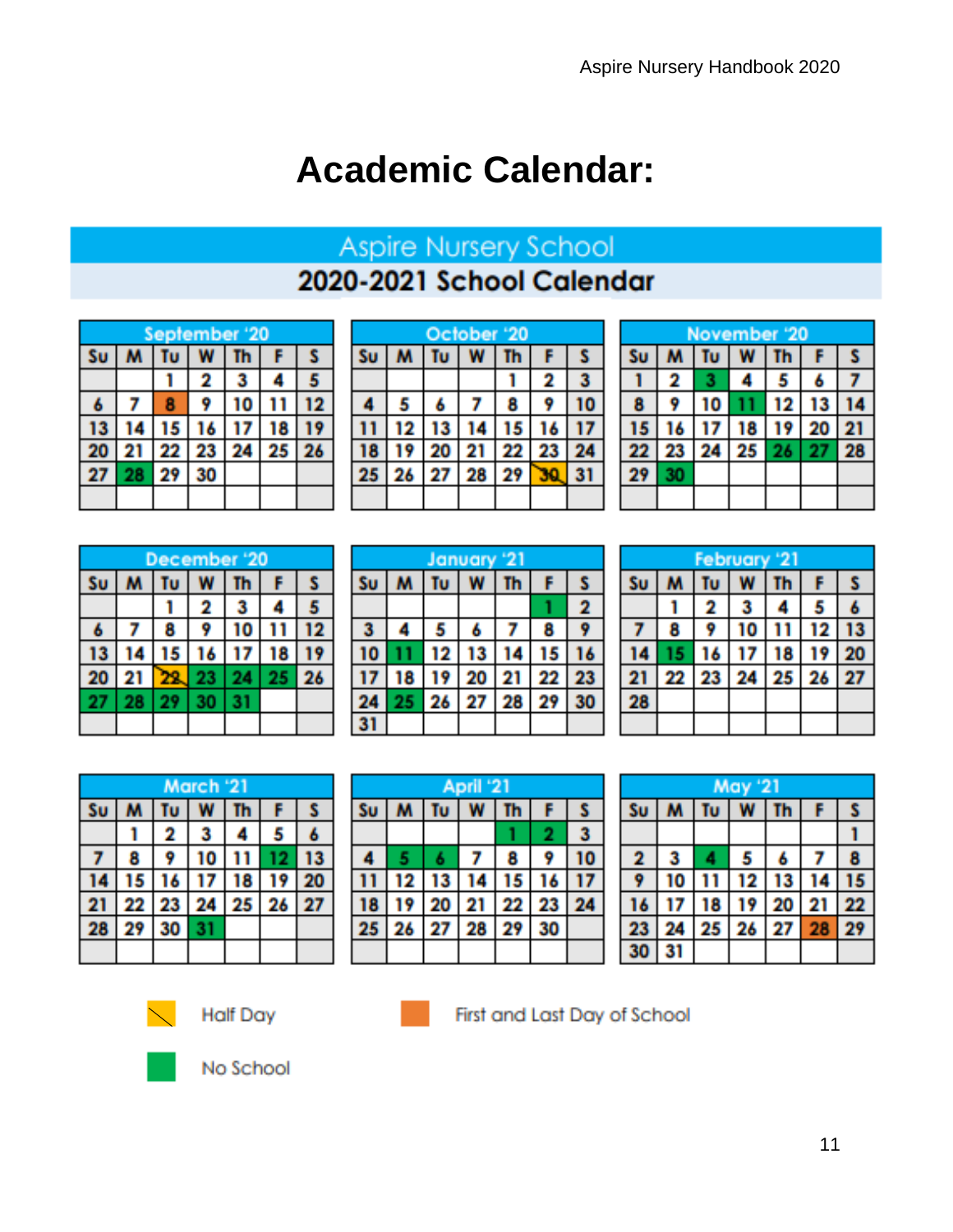### **Drop Off & Pick Up**

#### **Drop off: 8:30am Pick up: 2:30pm Half Day pick up: 12:00pm**

- **-** Parents must provide transportation to and from school
- **-** If your child will be picked up by a childcare service, please inform your teacher of the name of the childcare center.
- **-** All changes to transportation must be made in advance in writing to ensure the safety of your child.
- **-** All adults picking up your child must be on the parent provided approved pick-up list. Please make sure to fill this form out completely and notify Aspire of any changes.
- **-** If your child is being dropped off late, please enter through the main doors and be sure to sign him/her in.
- **-** Only adults who are authorized on the form on file in the School Director's office will be allowed to pick up a child. A parent may not prohibit a child's other parent from picking up their child unless this is supported by legal documents on file in the Director's office. If you have made arrangements to have a friend or another family member pick up your child, please be sure that you inform the teacher and/or Director. You will need to add this name to your list of persons authorized to pick-up the child from the facility on the I.D. and emergency form. He or she will also be required to show photo I.D. No adult will be allowed to pick up any child if the adult appears unable to safely drive and/or safely take care of the child.
- **-** Late Pick-Up Fee and Policy: If you are running late, please call the school number immediately to let us know. There is a late pickup fee for children picked up after the end of class. **If you are 10 minutes late, the fee is \$50.00 and the fee is \$5.00 for each additional minute, after. These late fees will be charged to your credit card, on file. Please try to arrive 5-10 minutes before the end of the program to ensure time to greet your child, speak with the teachers and allow staff to perform their work duties.**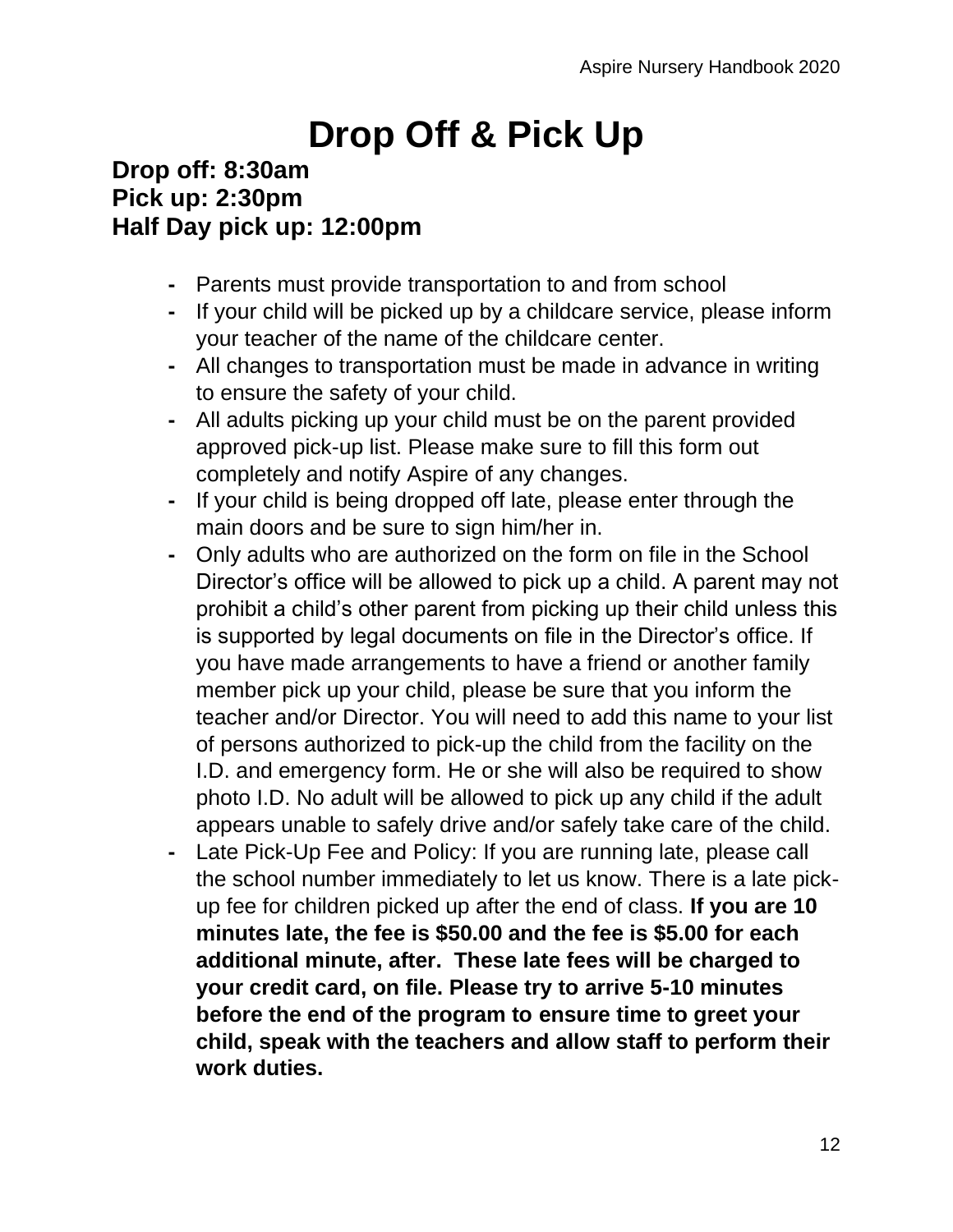### **Tuition:**

We offer a variety of payment plans to ensure tuition coverage throughout the academic school. Families can choose to pay the entire yearly tuition cost at the beginning of the academic year, three installments over the course of the academic school year or monthly for the 9 months your child is attending.

**Please understand that school cost is not on a month – to – month basis, so families are still obligated to pay the entire yearly tuition, regardless of mandated school closures, snow days and sickness/vacation.** 

Your payment plan will provide you with a date, tuition will be due. If your tuition is not paid within 10 days according to your payment plan, a late tuition charge of \$50 will be charged to the credit card on file. (Unless otherwise authorized, this credit card will only be charged for late fees.)

If payment is not paid in full after the 10-day grace period, students will not be allowed to attend school until balance is paid off.

If a family needs to withdraw their child(ren) for any reason, 30 days written notice is required.

In the event of an extended absence, tuition must be paid if space is to be held for the child.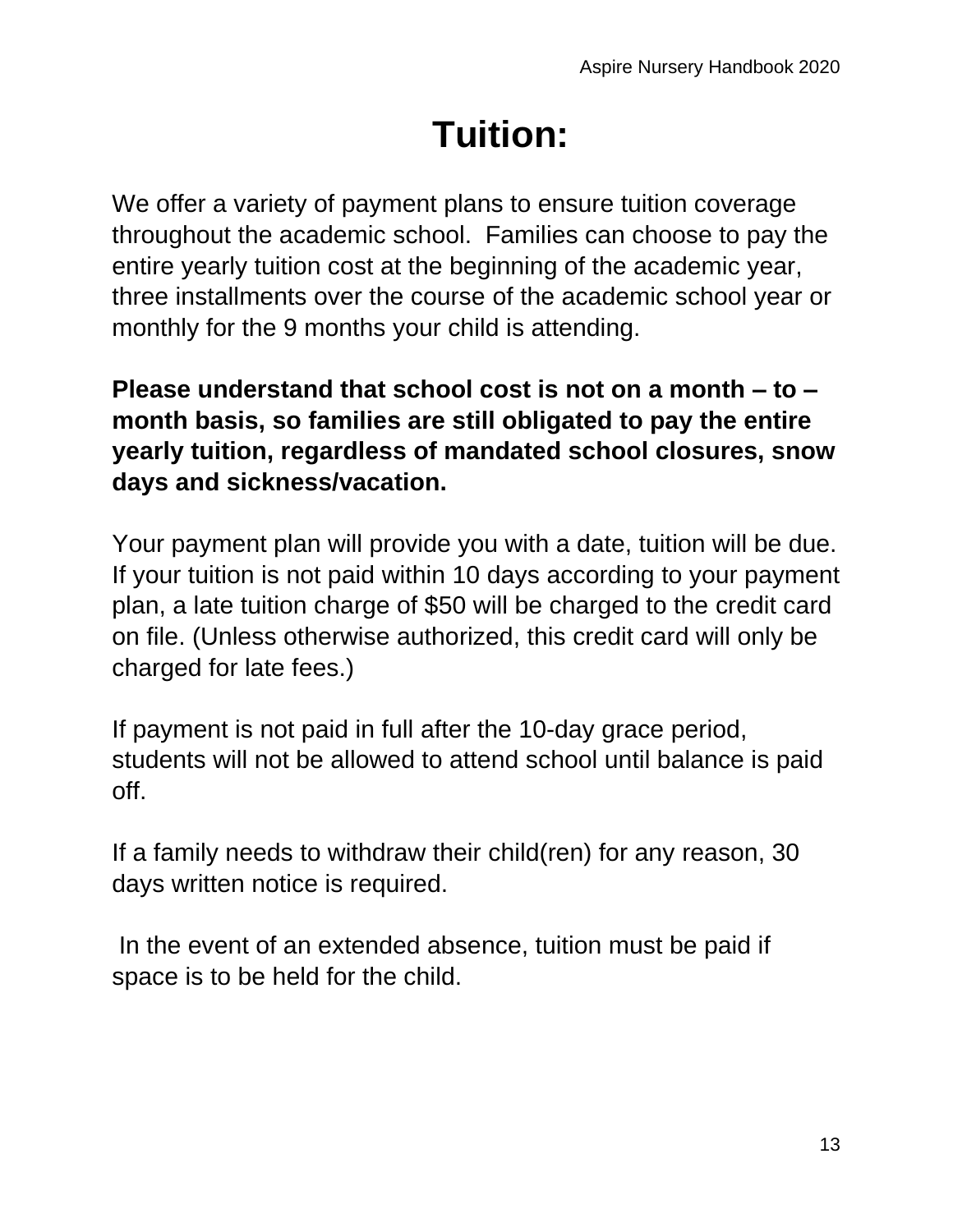#### **Mandated Closures/Snow Days:**

Aspire Nursery School staff will notify parents of any changes to our class times, such as early dismissals and holidays.

School cancelations and delays will be listed on local news stations such as WPXI or KDKA and a notification will be sent out on the Remind app.

Please note: It is the parent's responsibility to convey this information to the authorized individuals that pick-up your child.

If a mandated school closure or snow day should take place, a notification will be sent to you on the Remind app.

In the event of mandated closures or snow days, tuition will not be prorated for the time off nor will refunds be granted.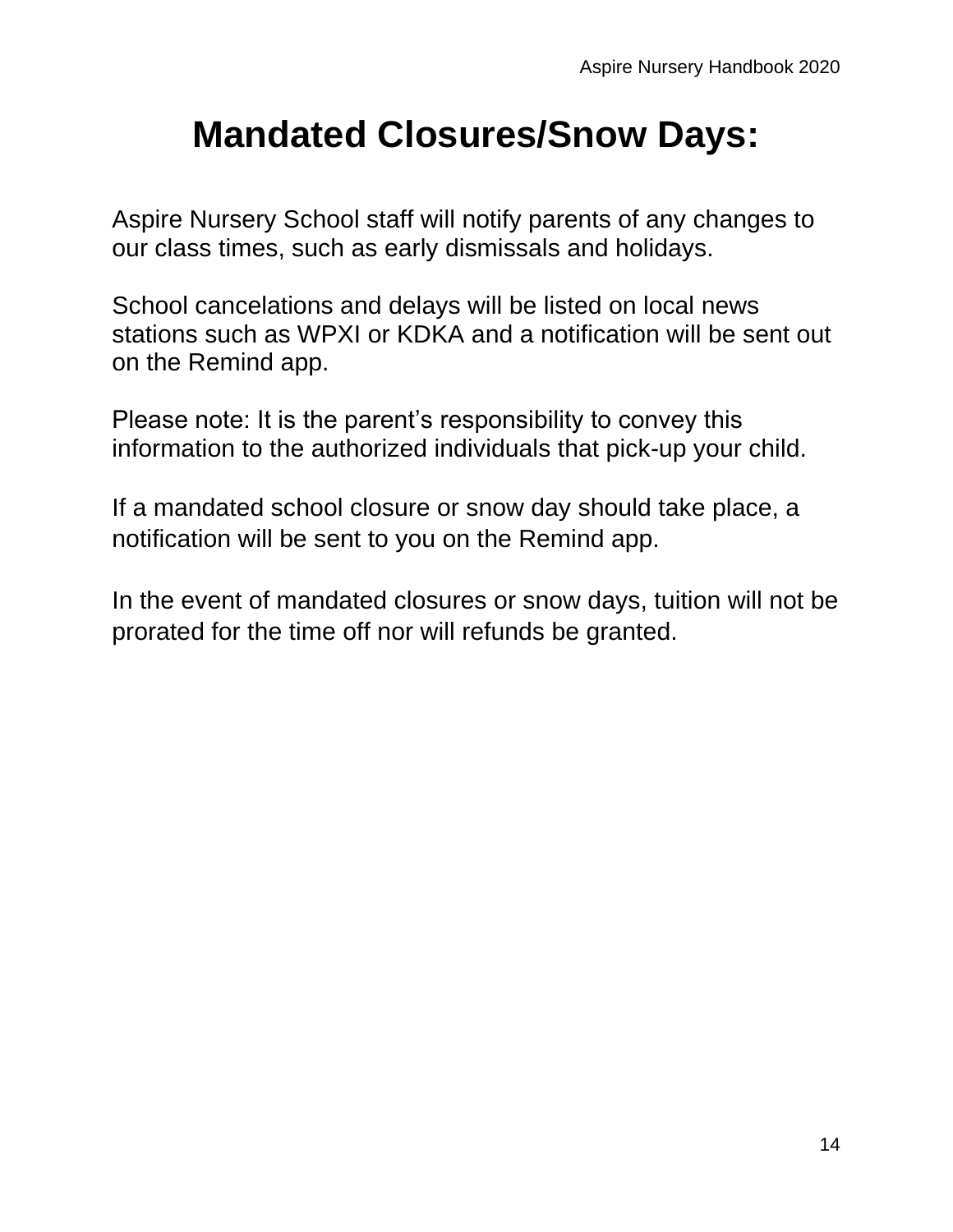#### **Attendance:**

- **-** Regular, on-time attendance at school is vital to your child's success.
- **-** After 3 days of consistent absence, the school will call your home to verify an illness.
- **-** We understand that there may be instances when it is not possible to be here on time. However, please make every effort to have your child at school on time, so we can begin our day together. Tardy will be noted on report cards and habitual tardiness may affect your child's academic progress.
- **-** If you will not be sending your child to school due to illness, please call the school and leave a message with the school office at: (412) 867-5035 or notify the classroom teacher on Remind or via email
- **-** When your child returns to school, please send a note or e-mail excusing him or her.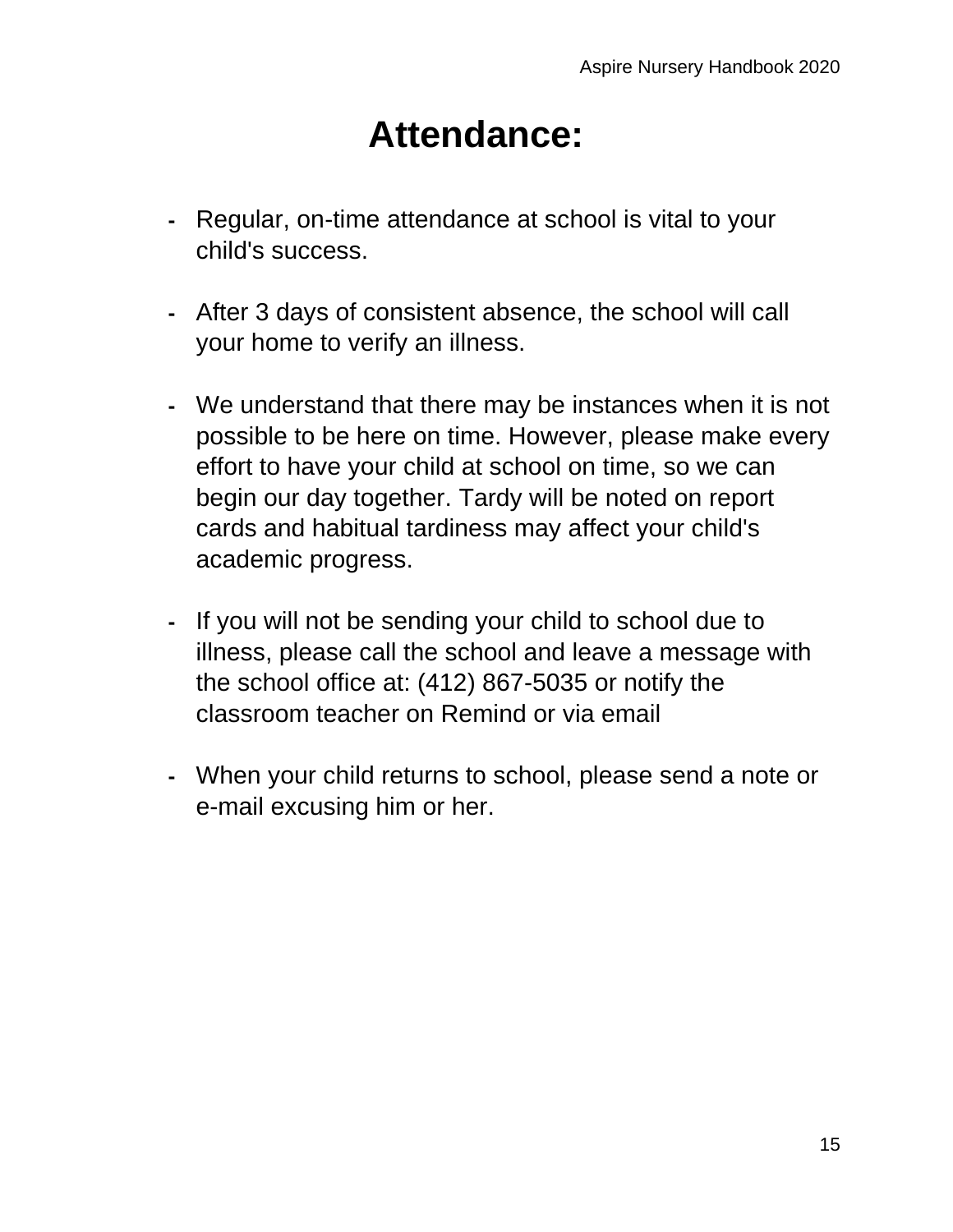### **Report Cards:**

Report cards will be sent home three times per year. We will notify you in advance so you can look in your child's folder for his/her report card.

Information will also be communicated in a newsletter for the report card dates and instructions.

Student progress will be reviewed with parents at parent/teacher conferences in the fall and spring.

### **Conferences:**

Parent conferences will be conducted twice per year. There is a fall and spring session planned. (Please see the academic calendar for exact dates)

Please check your child's folder for the dates and scheduling details.

Phone and email conferences can be scheduled by contact the child's classroom teacher.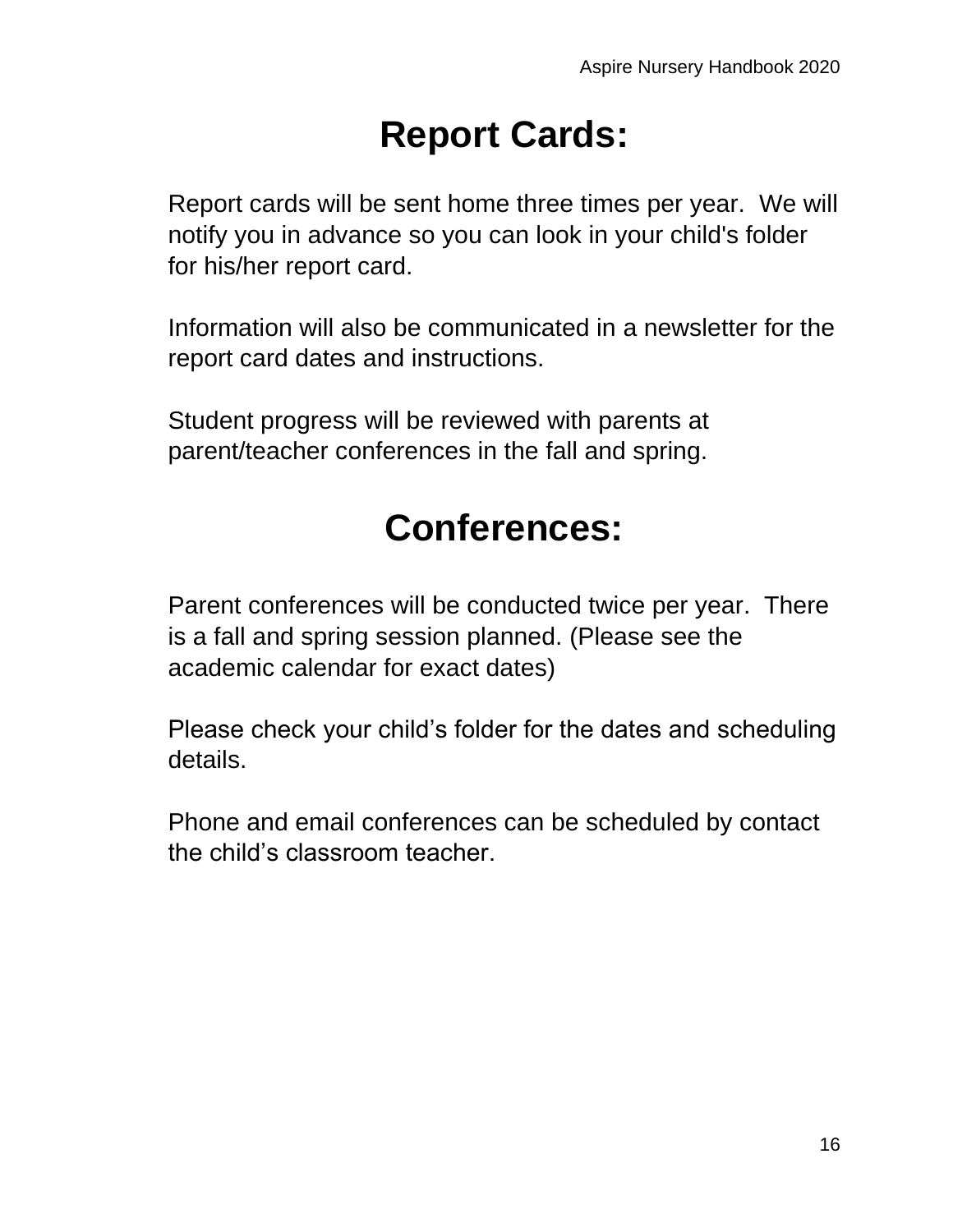### **Medication:**

Teachers are not permitted to administer medication to students. If your child requires medication, please schedule dosage outside of class time.

### **Sick Policy:**

#### **Is My Child Well Enough to Come to School Today?**

While it is important to come to school every day, it should also be considered if your child is ready to learn.

Here are some questions to consider when deciding to send your child to school after an illness:

- 1. Has my child been vomit free for 24 hours?
- 2. Has my child been fever free without medicine for 24 hours?
- 3. If prescribed, has my child been on an antibiotic for more than 24 hours?
- 4. Is my child too tired to come?
- 5. Did my child sleep last night?
- 6. Has it been 48 hours since the diagnosis of a throat infection?
- 7. Has it been 48 hours since the diagnosis of a sinus infection?
- 8. Is my child's cough contained and not considered continuous?

If you answered **NO** to any of these questions, your child cannot come to school. This ensures your child is in an optimal state for participating in fun and learning! If a child shows signs of illness at school, parents will be notified and asked to pick up their child.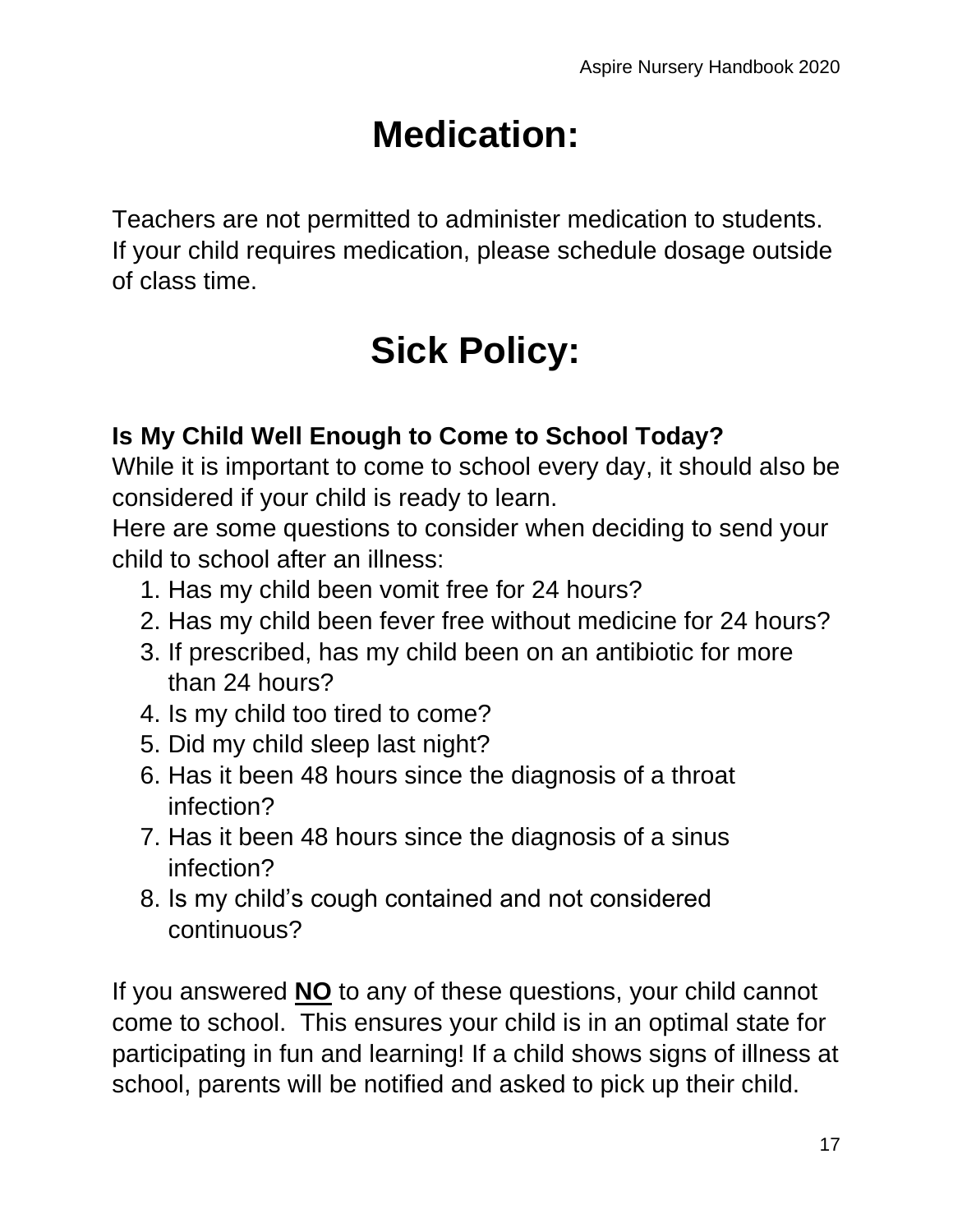### **Dress Code:**

- **-** Please dress your child in comfortable clothing that allows them to run and play.
- **-** Please remember that during preschool many activities encourage children to participate in messy play, arts, and crafts.
- **-** Children are provided with smocks to help protect clothing, however there is still the possibility that paint, and other things may get on your child's clothing.
- **-** Due to hygienic reasons, students are required to wear socks in our gross motor room. If a student is not wearing socks, please pack a pair in their backpack or they will not be permitted to play on the equipment.
	- o **SHOES:** Closed toe shoes with a rubber sole
	- o **NO** = SANDALS OR OPEN TOE SHOES
	- o **YES** = TENNIS SHOES/ SNEAKERS ARE FINE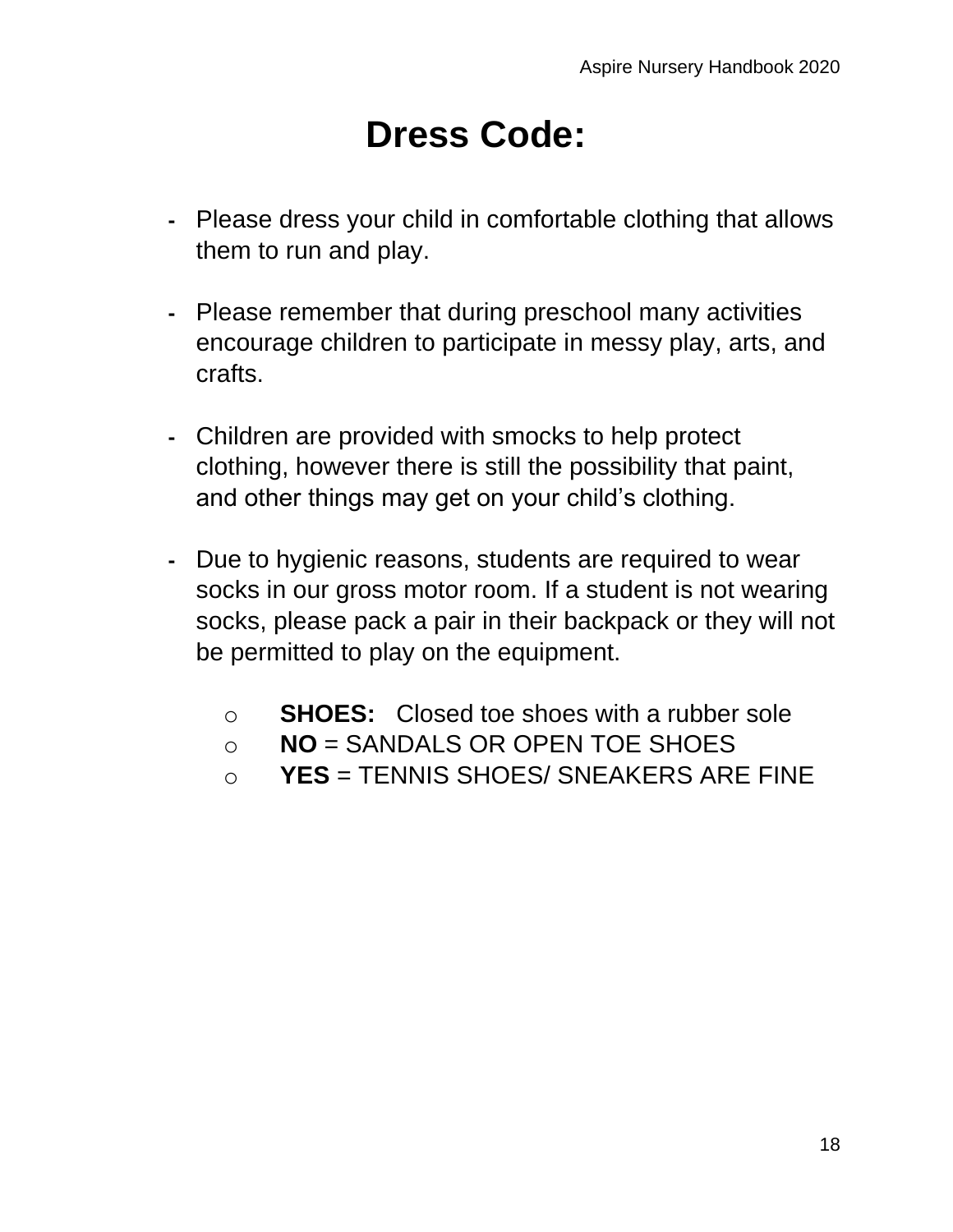### **Backpacks:**

- **-** All students will need a functional backpack large enough to hold a 9x12 inch folder without folding or bending.
- **- Backpacks with wheels are NOT allowed**; they are too cumbersome and impractical for young children to handle independently.
- **-** Many backpacks look alike; please **label your child's backpack** with his/her name visible on the **outside**.
- **-** PLEASE MAKE SURE YOUR CHILD BRINGS A BACKPACK TO SCHOOL EVERY DAY
- **-** Check your child's classroom file folders. Your child will have a daily log, important forms/newsletters, homework packets and artwork, weekly so please check folders, daily!
- **-** Please send an extra change of clothes, labeled with your child's first and last name, to school enclosed in a labeled Ziploc bag in your child's backpack as soon as possible.

#### **Please include the following items:**

- o **Underwear**
- o **Socks**
- o **Shirt**
- o **pants or shorts**

The change of clothes will be stored in your child's cubby. We will send the clothing home 3 times a year for you to send in new ones according to the seasons.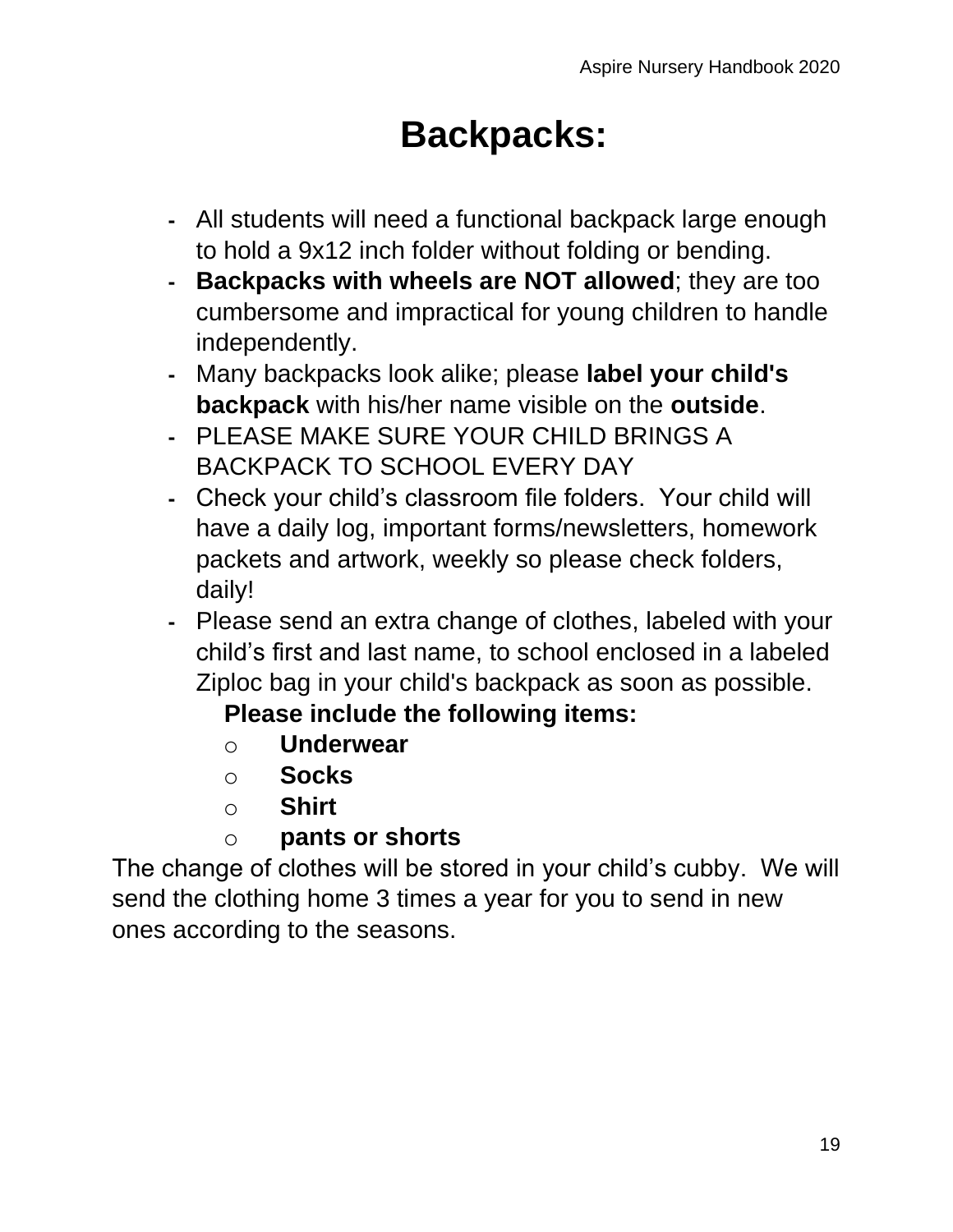### **Rest Time:**

Per state law, regarding full day preschool programs, students are required to have a period of rest time for one hour. This will take place at noon, daily, following our lunch period. Please provide a small pillow and a blanket for your child, to remain at the school. Cots will be provided and will be assigned to each child to ensure health and prevention of spreading germs. Cots will be cleaned daily and blankets will be sent home twice per month to be washed.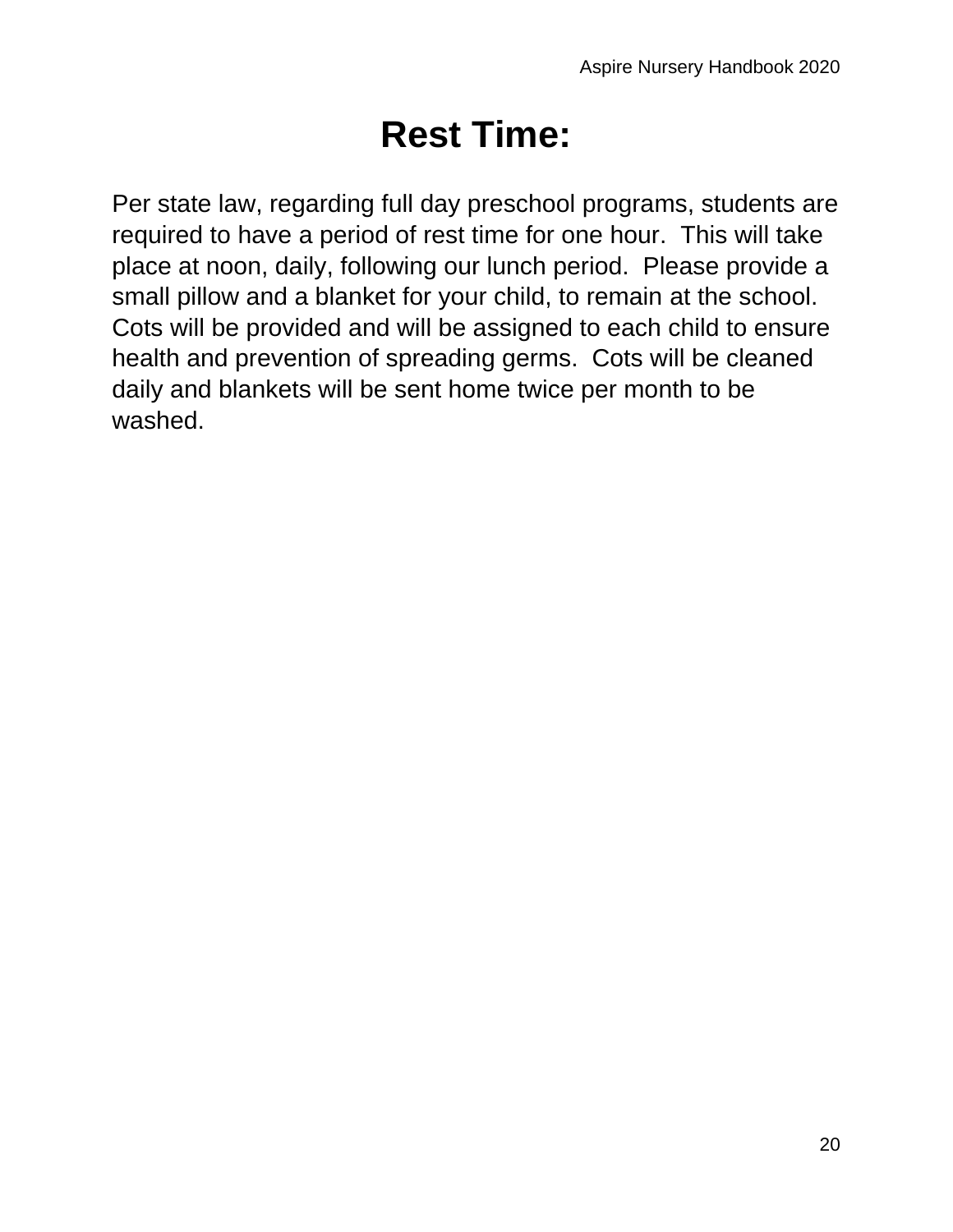#### **Food Policies:**

#### Snack:

- **-** At Aspire Nursery School, we will provide a small healthy afternoon snack.
- **-** If your child is on a special diet or has restrictions, we ask that you provide snack for your child.
- **-** If you prefer to send in a snack from home, feel free to.

#### Lunch and Breakfast:

- **-** Parents are to provide lunches **AND** breakfast (breakfast is optional), with a drink included, for his/her child, daily.
- **-** Aspire does have a refrigerator and a microwave for dairy products and items that need warmed.
- **-** Please keep lunch items healthy and refrain from candy and pop products.
- **-** Lunches and breakfast (optional) should be healthy with options
- **-** Include a drink (juice box, water, milk)
- **-** Refrain from candy

#### Birthday:

- **-** You may bring cupcakes, cookies, or individual treats to school for your child's birthday. The items will be distributed during the last 15 minutes of the school day.
- **-** Parents are welcome to come in during this time to celebrate with your child.
- **-** As a reminder, some families may not celebrate birthdays which may limit their child's participation in birthday celebrations.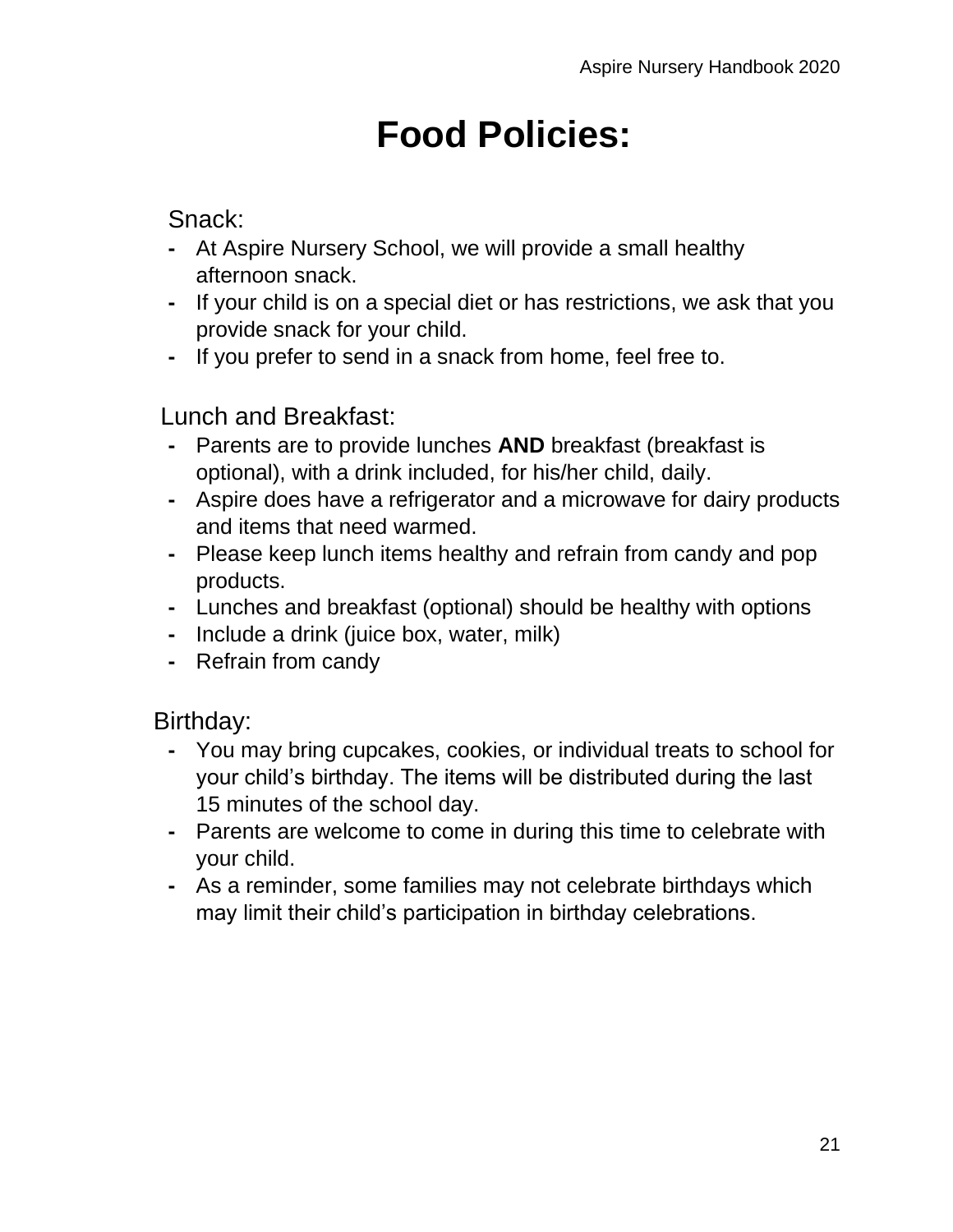#### **Classroom Rules:**

- **-** Toys from home are not permitted into the classroom. This is to prevent lost, stolen, or broken items. Teachers will not be responsible for toys brought to school.
- **-** Candy and gum are not permitted.
- **-** Teachers are not responsible for lost or broken jewelry.
- **-** Children are encouraged to have friendly interactions with their peers.
- **-** Children are encouraged and expected to listen their teacher. Learning experiences and safety instructions require "good listening".
- **-** Our classroom environment is to remain neat and tidy.
- **-** Play in the classroom should be safe.
- **-** Children are use inside voices while inside the school and walking feet in the hallways, classrooms and during transitions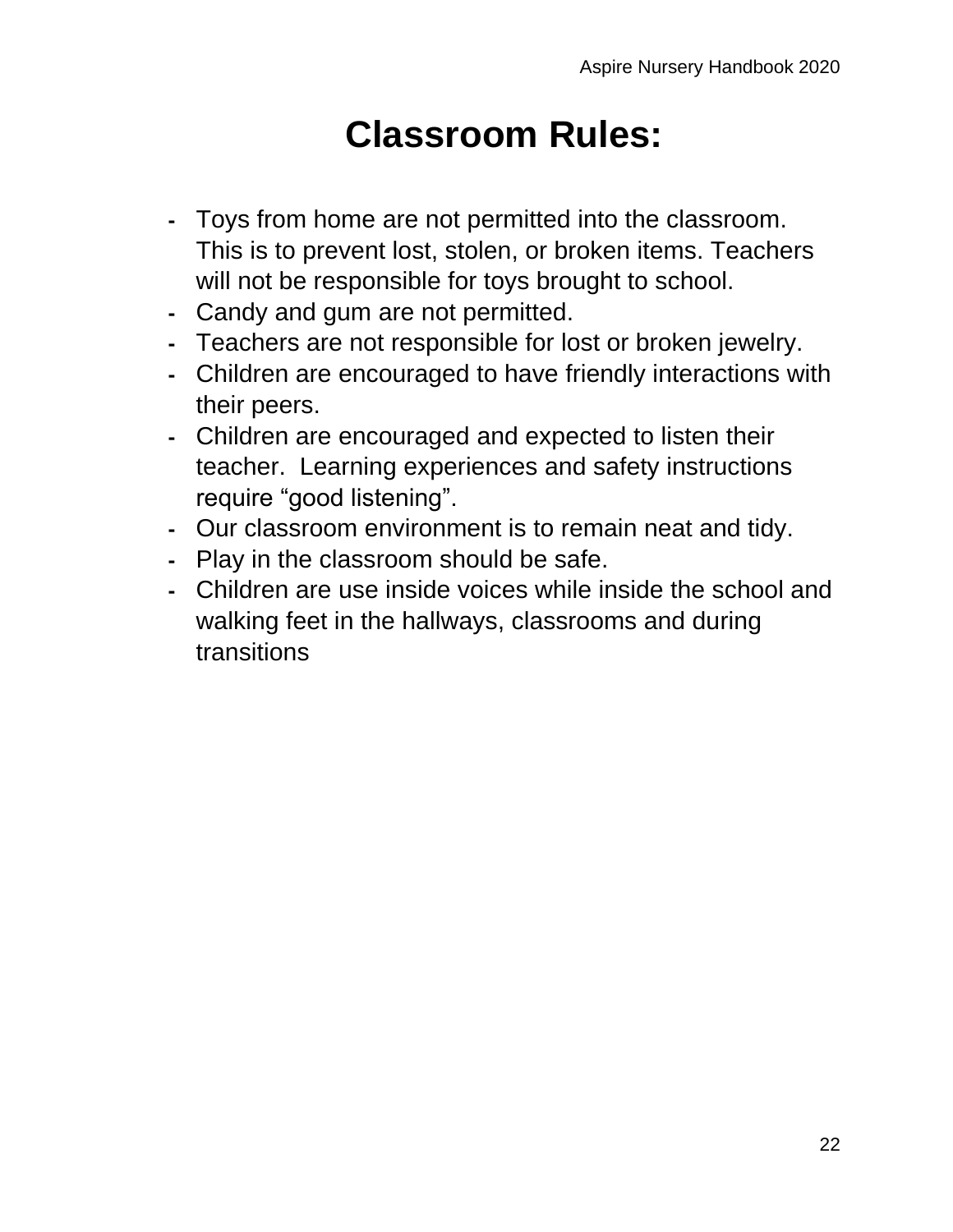#### **Behavior Management:**

Aspire Preschool is a learning environment for children with many different learning styles. Staff facilitates activities throughout the day that provide for the introduction of and consistent use of basic rules and expectations, which include the ability to function within a preschool environment without causing harm to oneself or others. Aspire uses positive reinforcement and strategies to foster the growth of personal responsibility and empathetic behavior in each child. The classroom environmental design and activities provided are designed to offer children choices that are age appropriate as well as interesting and challenging. All discipline and guidance are based on an understanding of the individual needs and development of each child. We are maximizing the growth and development of the child while protecting the group and the individuals within it.

Aspire uses a color-coded behavior chart as a visual reminder for students. Every student has a clip with his/her name. The colors represent the behavior, demonstrated by the individual student.

After rules and expectations have been established in the classroom, the color chart will be enforced. The color chart consists of three colors.

GREEN – The student is making appropriate/good choices, following all the rules, being a good friend and participating throughout the day.

Yellow – The student is struggling with making appropriate/good choices and needs a visual reminder to be conscious and to start making better choices.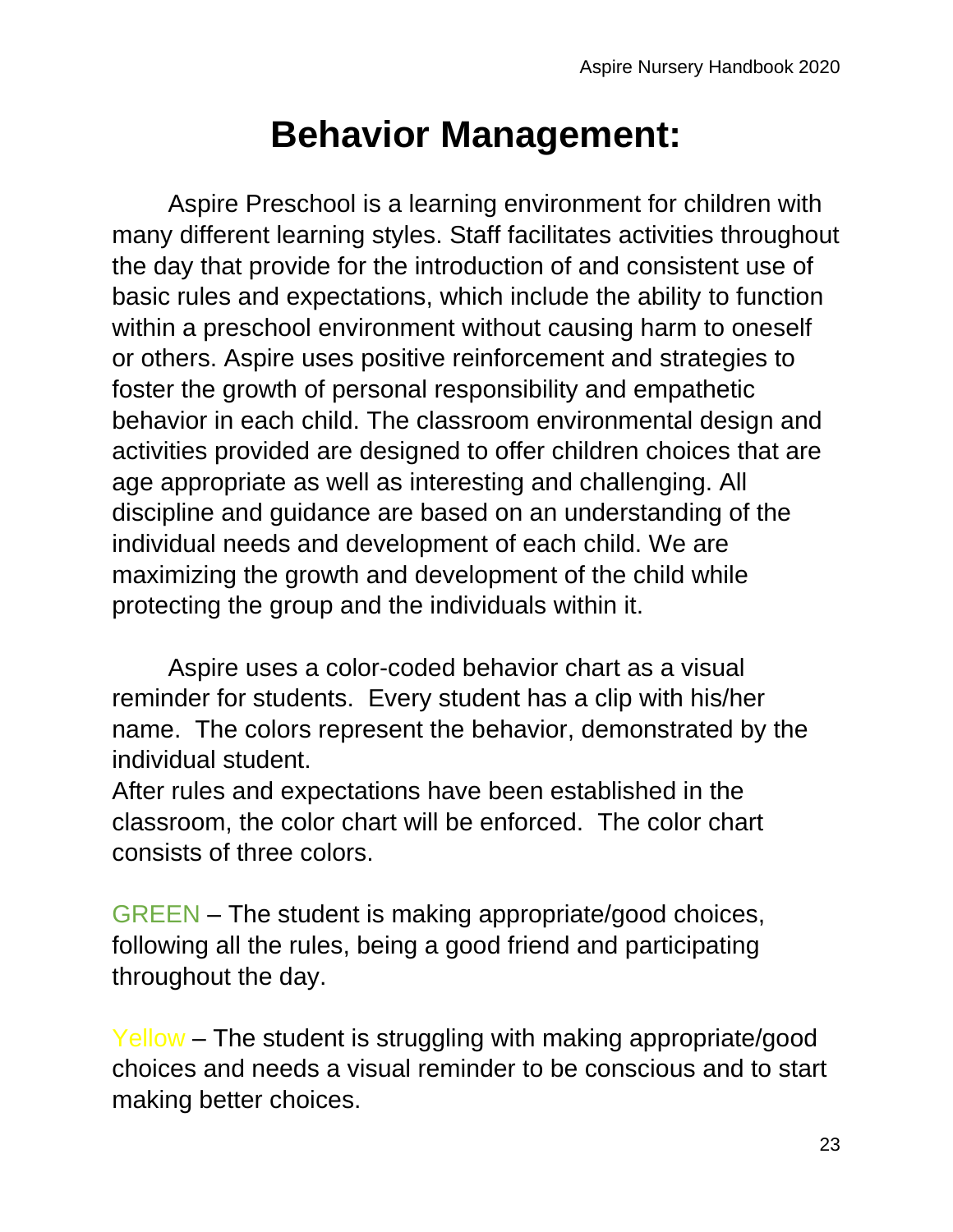Red – The student is making poor choices and needs a visual reminder to be conscious and to start making better choices. A consequence (quiet five) is provided, once a student has been moved to red.

A 'quiet five' is when the student is removed from the environment. During the 'quiet five', the teacher/staff takes the opportunity to calm the student down, and to discuss what happened, what choices were made and what he/she should have done differently. A total of three verbal warnings need to be earned before a student moves to 'yellow' on the color chart. Every student has the opportunity to move back to 'green' after showing positive behavior and making better choices. Students do not have an opportunity to move to 'yellow' or 'green' after moving to 'red'.

At the end of the week, students have a chance to pick out a treasure from the treasure chest as a reward for good behavior.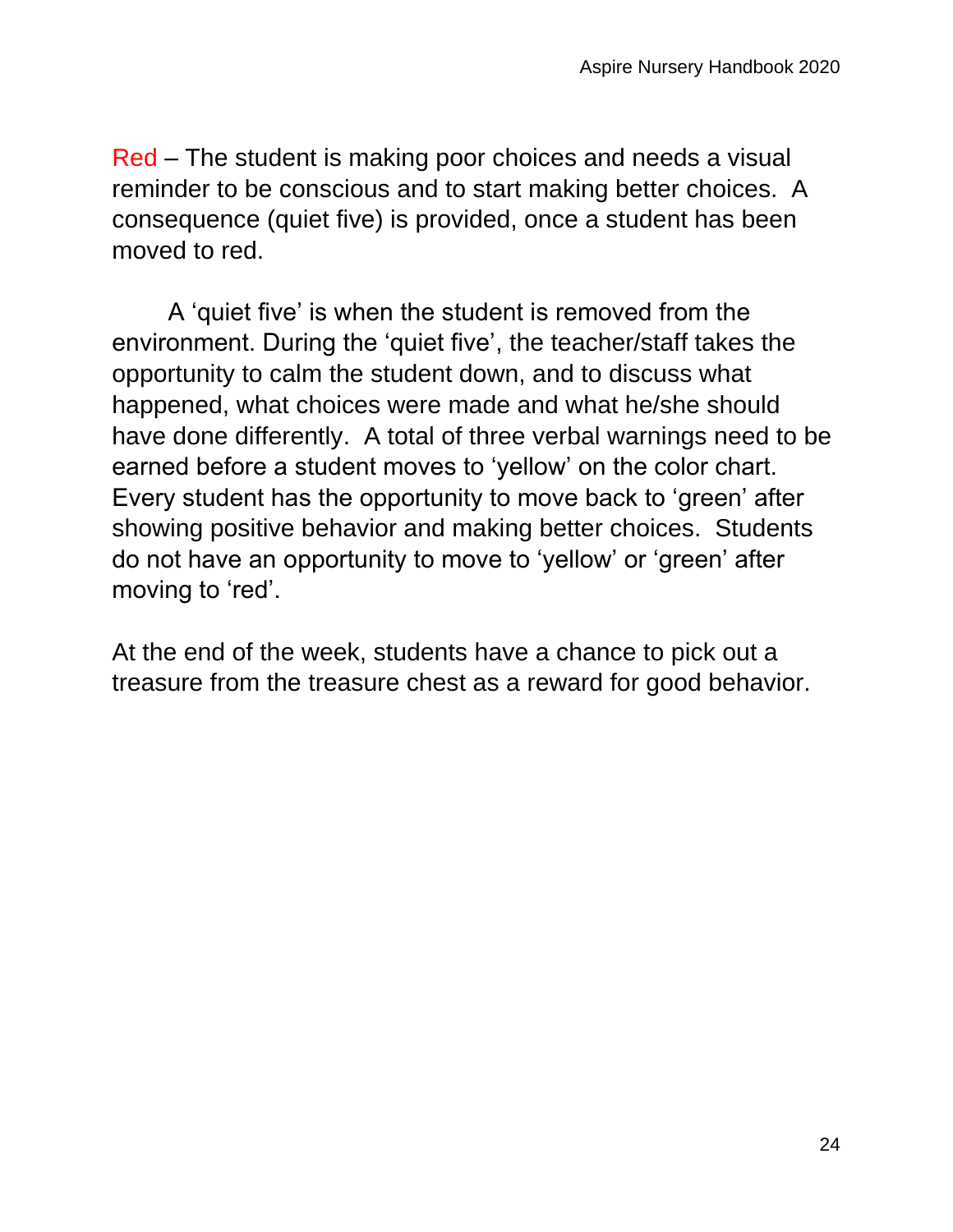### **Appendix**

#### A. Policy on Confidentiality

1. All information provided by parents in the enrollment and scheduling process is considered confidential, with the exception of the Child's Developmental and Health History that contains a disclaimer for the information it contains. We will disclose information to the Department of Social Services and the Department of Education and other qualifying agencies (such as alternative payment programs) for legal eligibility and qualifying purposes for programs.

a. Information in the children's files is accessible to the credentialed staff and administration staff only and kept in locked cabinets at all times.

b. No information concerning a child's enrollment status may be released over the phone or to any person other than the child's parent or guardian, as listed on the application.

c. No child shall be released to an adult other than the parent without written permission and proper identification.

d. Adults other than parents authorized to pick up children must be listed on the Emergency and Identification Information card, kept in his or her classroom and on the Emergency and Identification Information form on file at the front desk. e. Any additions to the Emergency pick up list for your child can be made by filling out the Change of Address/Phone/Pickup form and returning it to the front desk. Faxed and emailed changes to the pick up list must be followed up by a signed copy of Information Change form submitted to Front Desk the next day.

2. The Child's Developmental and Health History is part of the child's individual portfolio that is kept in the classroom. It is accessible to the staff at Learning Links so that they:

a. Know the children better

b. can establish individualized goals for curriculum planning and to encourage each child's development appropriately.

3. Strict professionalism concerning the discussion of confidential information is required from all staff members and parents.

a. Discussion of information regarding individual children is acceptable between adults only when such discussion is appropriate and conducive to meeting the needs and goals of each child.

b. Discussion of confidential information with unauthorized persons is never permitted.

4. Photographs and video of individual children will be used to record and document a child's progress in different developmental areas. This documentation becomes a part of your child's portfolio and will be shared during parent teacher conferences.

a. If a photo is to be used in publicity or on our website, parents will have an opportunity to approve or deny that specific request.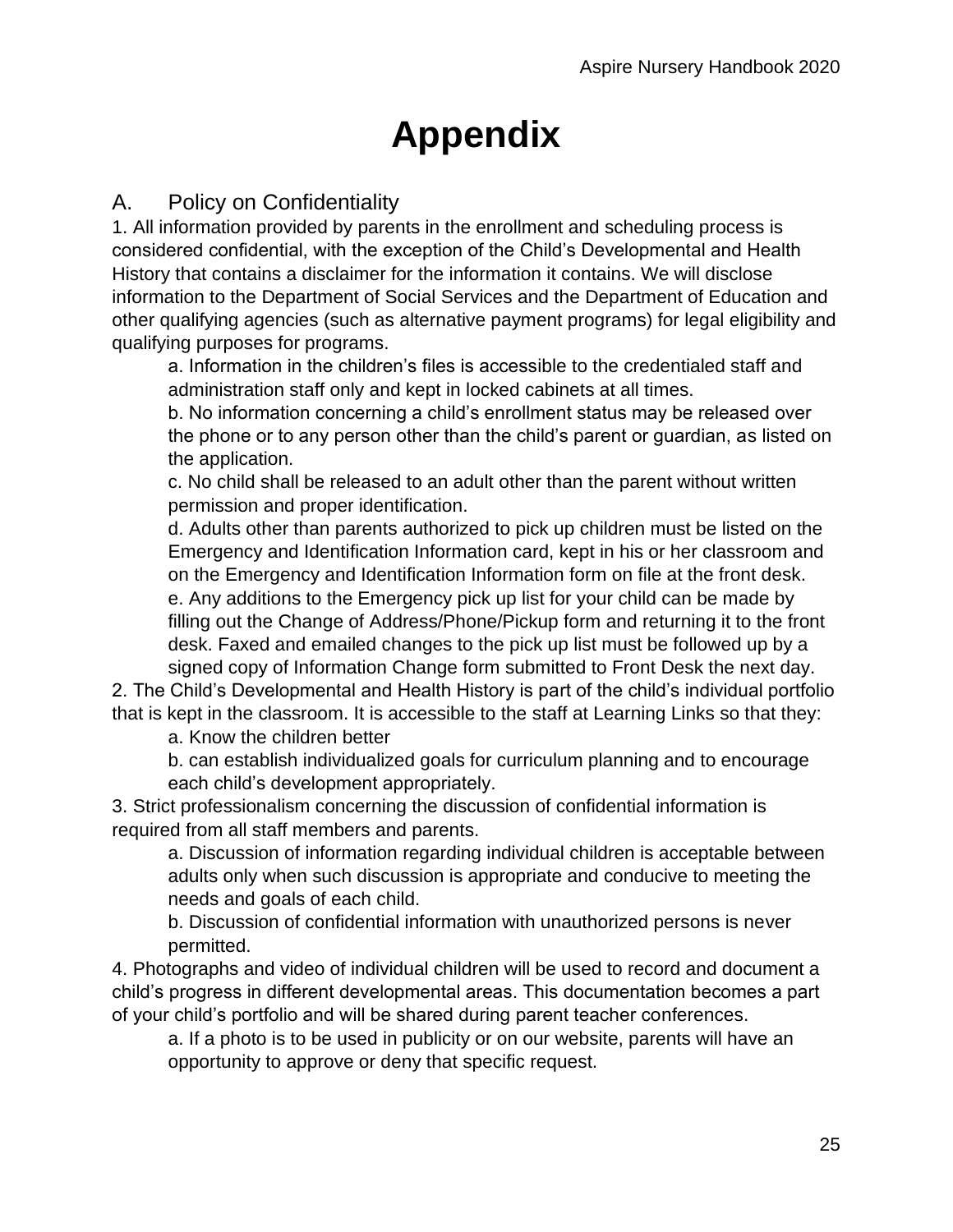#### B. Policy on Child Abuse

Anyone working with children in the state of Pennsylvania are mandated reporters under Act 31 mandated reporter law. This law requires any child care custodian who has knowledge of or observes a child in his or her professional capacity or within scope of his or her employment whom he or she knows or reasonably suspects has been the victim of child abuse, to report the known or suspected instance of child abuse to *Childline*. We are bound by this mandate.

#### C. Policy Discrimination

Aspire Nursery School prohibits unlawful discrimination on the basis of race, religious creed, color, national origin, ancestry, physical disability, medical disability, mental condition including genetic characteristics, marital status, sex, age, or sexual orientation, or other consideration made unlawful by federal, state, or local laws. It also prohibits unlawful discrimination based on the perception that anyone has any of those characteristics or is associated with a person who has or is perceived as having any of those characteristics.

#### D. Policies on Disaster Preparedness

1. Aspire Nursery School is required to run a certain amount of disaster drills throughout the academic school year to prepare if an actual disaster should take place.

2. Aspire will conduct two tornado drills per year. Students and staff will proceed to the proper location and take a proactive seated position with hands/arms covering the head and face.

3. Aspire will conduct a monthly fire drill throughout the academic school year. Students and staff will exit the appropriate door. Teacher and/or staff will bring classroom attendance, fire safety binder, which includes medical and emergency pickup forms of each child.

4. Aspire will conduct a yearly armed intruder drill.

#### E. Parent Responsibilities

1. A parent/guardian must sign the child in and out of the program each day. It is a requirement that the parent sign with a legible, full signature. Children will not be released to any person other than the designated parent/guardian unless specified in writing with advance notice.

2. The parent/guardian must contact the program if their child will be absent for the day. Page 14 of 24

3. The parent/guardian will provide and maintain at least one change of clothing and shoes, as well as an adequate supply of diapers, wipes, or Pull-Ups (if needed), for their child at the program.

4. The parent/guardian will abide by all the aforementioned rules and regulations in this handbook for Aspire Nursery School.